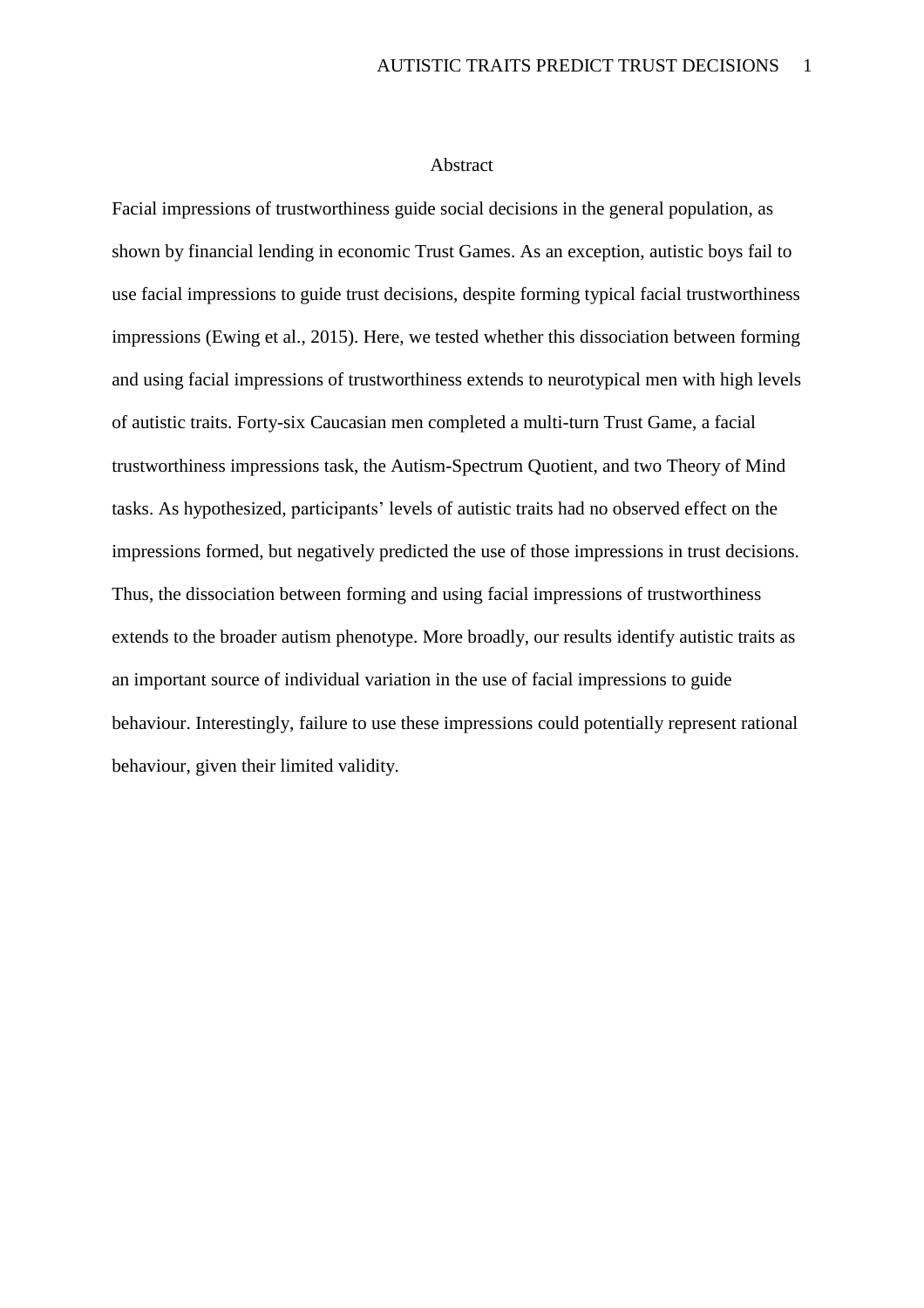Should I Trust You? Autistic Traits Predict Reduced Appearance-Based Trust Decisions

Human faces convey rich social information about an individual's perceived personality (Zebrowitz, 2005). For example, a 100ms exposure to a novel face is enough for consistent first impressions of trustworthiness to form (Todorov, Pakrashi, & Oosterhof, 2009; Willis & Todorov, 2006). Rapid evaluation of trustworthiness from faces is important for survival as it can signal whether someone should be avoided or approached. These evaluations are well-understood (Todorov, Olivola, Dotsch, & Mende-Siedlecki, 2015), and based on underlying cues such as emotional expression, gender, and attractiveness (Oosterhof & Todorov, 2008; Sutherland et al., 2013; 2016). Although facial impressions of trustworthiness are formed automatically, they are not especially accurate predictors of trustworthy behaviour (Rule, Krendl, Ivcevic, & Ambady, 2013).

Regardless of their validity, facial impressions of trustworthiness can have a critical impact on social decisions in everyday life (Olivola, Funk, & Todorov, 2014). For example, more trustworthy-appearing host profile photos on Airbnb receive more bookings (Ert, Fleischer, & Magen, 2016). Surprisingly, host profile photos still influence booking decisions even when more valid information is available in the form of guest reviews. In a financial setting, borrowers on a peer-to-peer lending site are more likely to be funded if they had trustworthy-appearing photographs (Duarte, Siegel, & Young, 2012). In economic Trust Games run in controlled laboratory settings, facial impressions of partner trustworthiness also guide trust decisions, even when accurate information about trustworthy or untrustworthy behaviour is also available (e.g. Chang, Doll, van't Wout, Frank, & Sanfey, 2010). Together, this evidence suggests that facial impressions of trustworthiness are readily formed from faces and can have powerful effects on trust.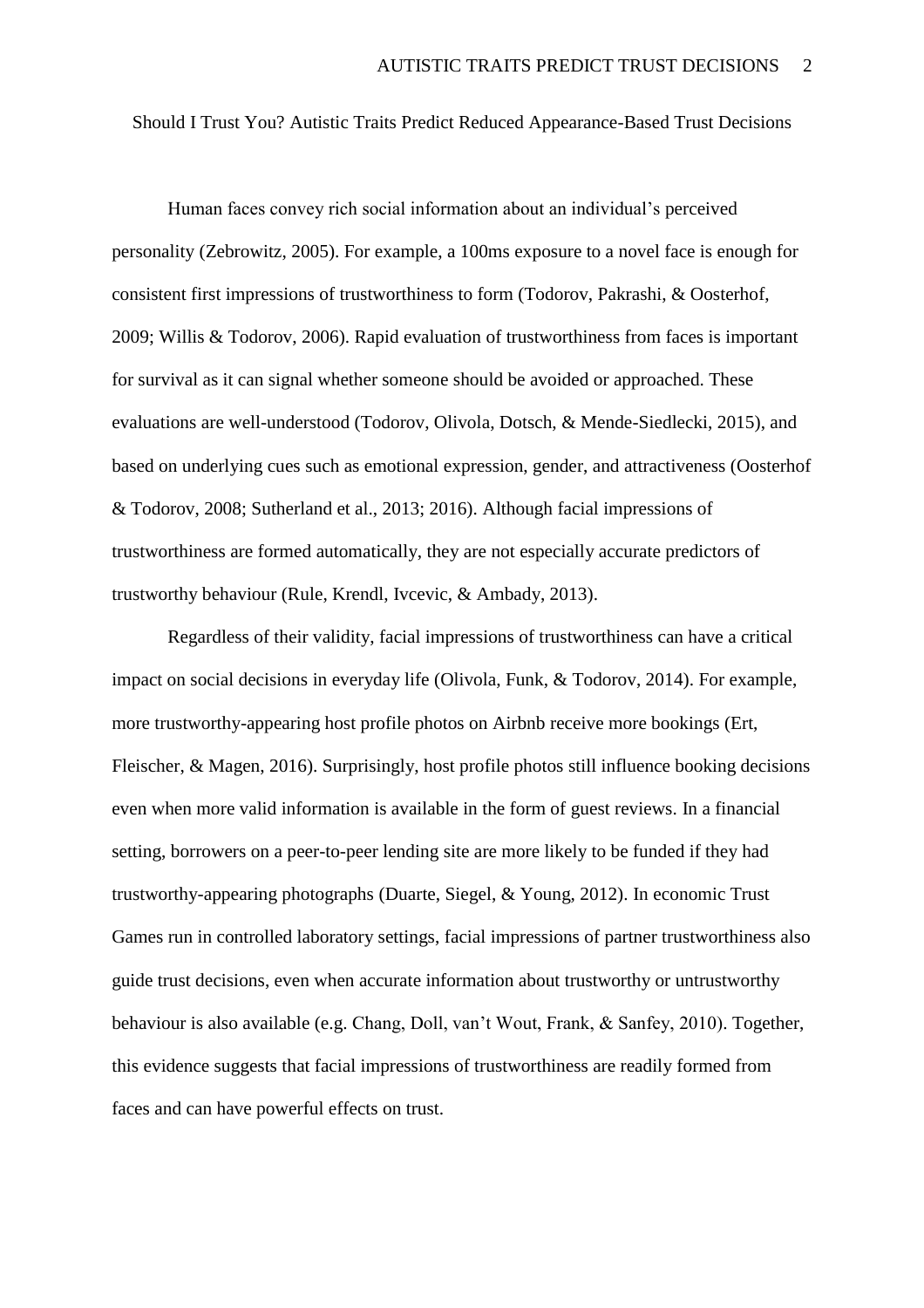Importantly, although people show agreement in their facial impressions of trustworthiness (Rule et al., 2013), emerging research also indicates considerable individual variation in these impressions (Hehman, Sutherland, Flake, & Slepian, 2017). Hehman and colleagues (2017) found that variation in observers influenced facial impressions of trustworthiness as much as variation in the faces themselves. Understanding how individuals vary is one of the oldest psychological questions, yet critically, we have little understanding of the factors driving this observer variation in facial impressions of trustworthiness. Even more importantly, we also lack a clear understanding of how and why people differ in the extent to which they use these impressions to guide trust decisions, which is surprising given the critical social consequences of misplaced trust.

One key potential source of this observer variation is autistic traits. Specifically, autism (American Psychiatric Association, 2013) may represent one extreme end of a continuous distribution of differences in social and cognitive style which extends to levels of non-clinical significance in relatives and the typical population: the 'broader autism phenotype' (Baron-Cohen, Wheelwright, Skinner, Martin, & Clubley, 2001; Landry & Chouinard, 2016; Piven, Palmer, Jacobi, Childress, & Arndt, 1997). Given the social communication and interaction differences associated with autism, variation in autistic traits is a good candidate for a source of individual variation in the formation and use of facial impressions of trustworthiness.

Indeed, there is strong behavioural and neuroimaging evidence for divergent face processing in autistic individuals as well as neurotypical individuals with high levels of autistic traits (Dawson, Webb, & McPartland, 2005; Deruelle, Rondan, Gepner, & Tardif, 2004; Halliday, MacDonald, Sherf, & Tanaka, 2014; Pierce, Müller, Ambrose, Allen, & Courchesne, 2001). For example, compared to their non-autistic peers, autistic individuals show reduced ability and/or atypical patterns of neural activation when judging facial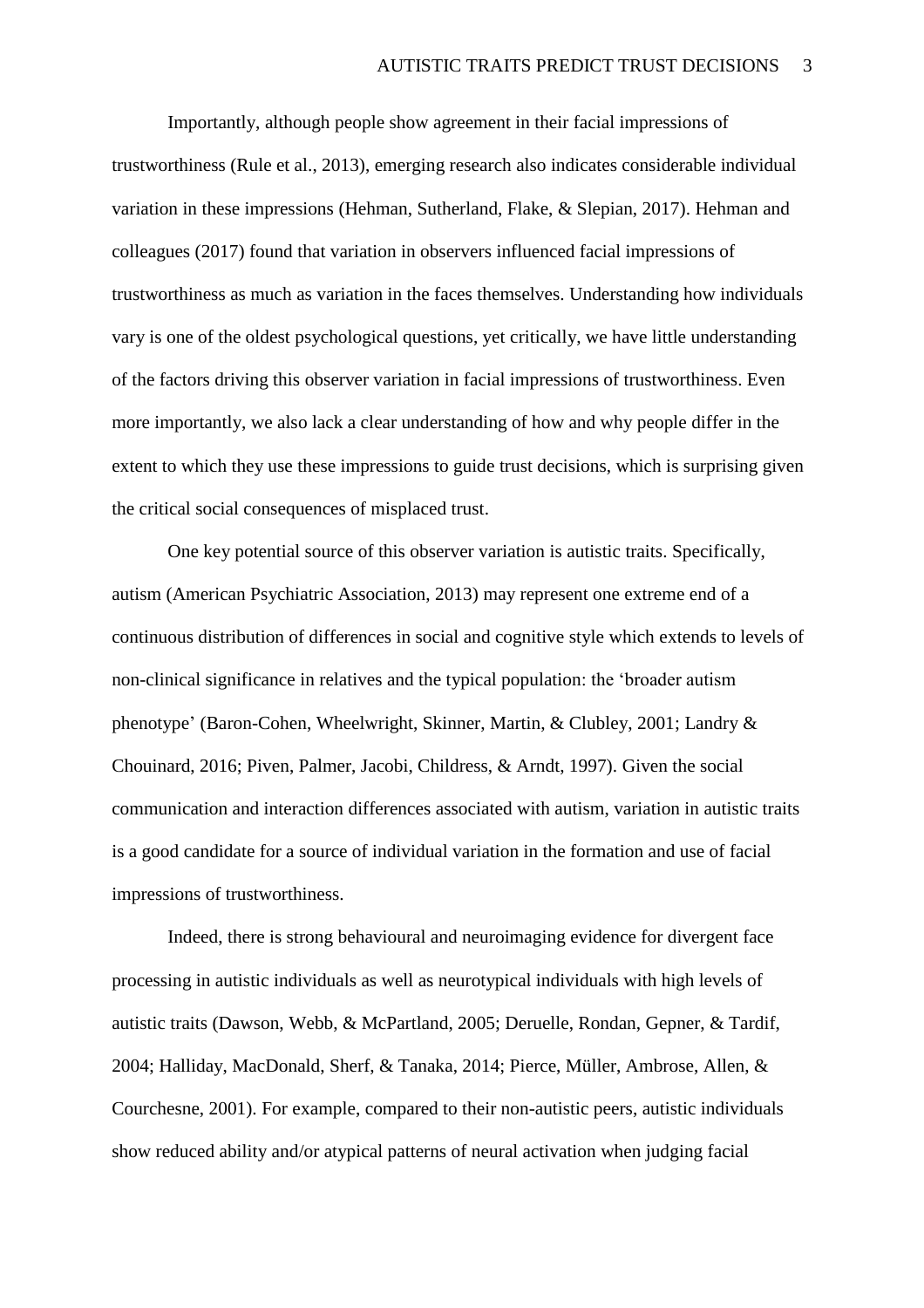emotional expressions (Critchley et al., 2000; Uljarevic & Hamilton, 2013) and when inferring social intentions from faces (Baron-Cohen, Wheelwright, Hill, Raste, & Plumb, 2001). Given that a key facial cue to trustworthiness impressions is emotional expression and that facial impressions involve judging intentions (Oosterhof & Todorov, 2008; Sutherland et al., 2016), autistic traits could affect facial impressions of trustworthiness. Consistent with this view, autistic people show atypical neural activation in brain regions associated with facial trustworthiness processing, such as the amygdala (Engell, Haxby, & Todorov, 2007).

Despite this evidence for atypical face processing, autistic people do not differ from their non-autistic peers when explicitly asked to form trustworthy impressions (Ewing, Caulfield, Read, & Rhodes, 2015; Mathersul, McDonald, & Rushby, 2013; S. White, Hill, Winston, & Frith, 2006) and their impressions show the usual influence of emotional expressions (Caulfield, Ewing, Burton, Avard, & Rhodes, 2014). Critically, however, they do not appear to use these impressions to guide social decisions. In an age-appropriate Trust Game, autistic boys did not use facial impressions of trustworthiness to guide their decisions, despite forming similar facial impressions of trustworthiness to neurotypical children when directly asked to do so (Ewing et al., 2015). Ewing and colleagues (2015) proposed that autistic children show a functional dissociation between forming facial impressions of trustworthiness when explicitly asked to do so and implicitly using these impressions to guide behaviour. Interestingly, if facial impressions are not especially accurate predictors of actual trustworthiness (Rule et al., 2013), failure to use them to guide trust decisions may actually represent highly rational social behaviour.

#### **Current Study**

Here, we ask whether neurotypical adults with high levels of behavioural traits associated with autism show the same functional dissociation between forming explicit facial impressions of trustworthiness and using these impressions when making trust decisions, as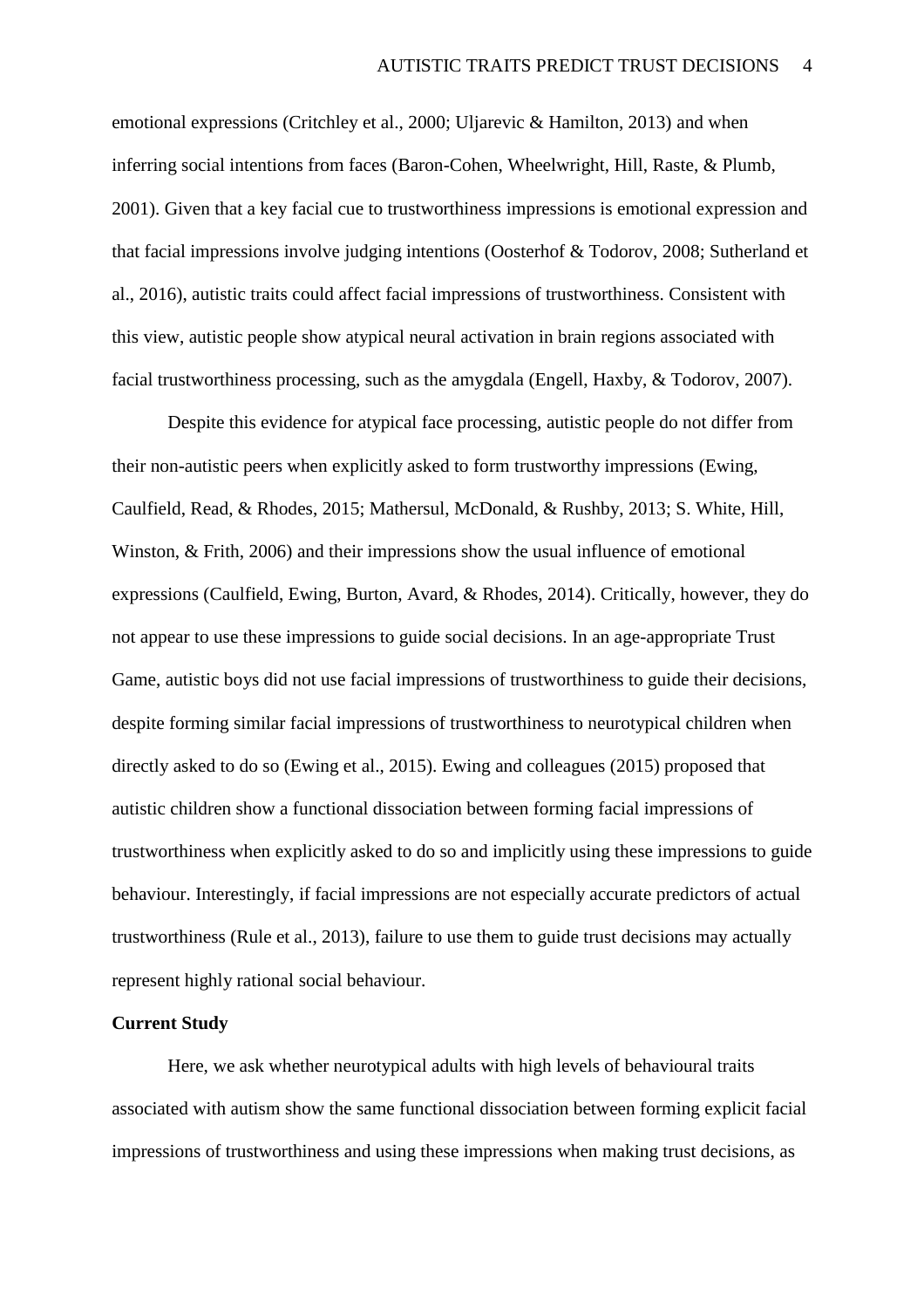found in autistic children (Ewing et al., 2015). If autistic traits exist on a continuum (Baron-Cohen, Wheelwright, Hill, et al., 2001), then the functional dissociation observed in autism may also influence behaviour - to varying, milder degrees - in the general population. If so, this finding would pinpoint an important source of observer variation in the use of facial trustworthiness impressions.

Individual differences in autistic traits were measured using the Autism-Spectrum Quotient (AQ), a well-established self-report questionnaire (Baron-Cohen, Wheelwright, Hill, et al., 2001). Typicality of facial impressions of trustworthiness was measured by comparing participants' ratings of facial trustworthiness to those from an independent group of raters, so that each participant's score reflected their agreement with typical trustworthiness impressions (following Mathersul et al., 2013; S. White et al., 2006; Zebrowitz, Franklin Jr, Hillman, & Boc, 2013).

Appearance-based trust decisions were measured using a modified Trust Game based on previous research (Chang et al., 2010; Ewing et al., 2015; Rezlescu, Duchaine, Olivola, & Chater, 2012; van't Wout & Sanfey, 2008). In the Trust Game, participants had to decide how much money to transfer to virtual 'partners' that appeared trustworthy or untrustworthy. Appearance-based trust was defined as the money transferred to trustworthy-appearing minus untrustworthy-appearing partners (following Chang et al., 2010). Facial impressions were not accurate predictors of partner behaviour, so that the most rational strategy was to ignore them and rely only on one's personal experience with partner behaviour. We also examined the effect of social experience by manipulating trustworthy or untrustworthy partner behaviour during the Trust Game (i.e., return on investments), in addition to appearance (following Chang et al., 2010). Participants played multiple turns with the same partner, allowing them to experience how trustworthy their partner's behaviour was. Trustworthy partners transferred a fair share of money back and untrustworthy partners unfairly kept the money.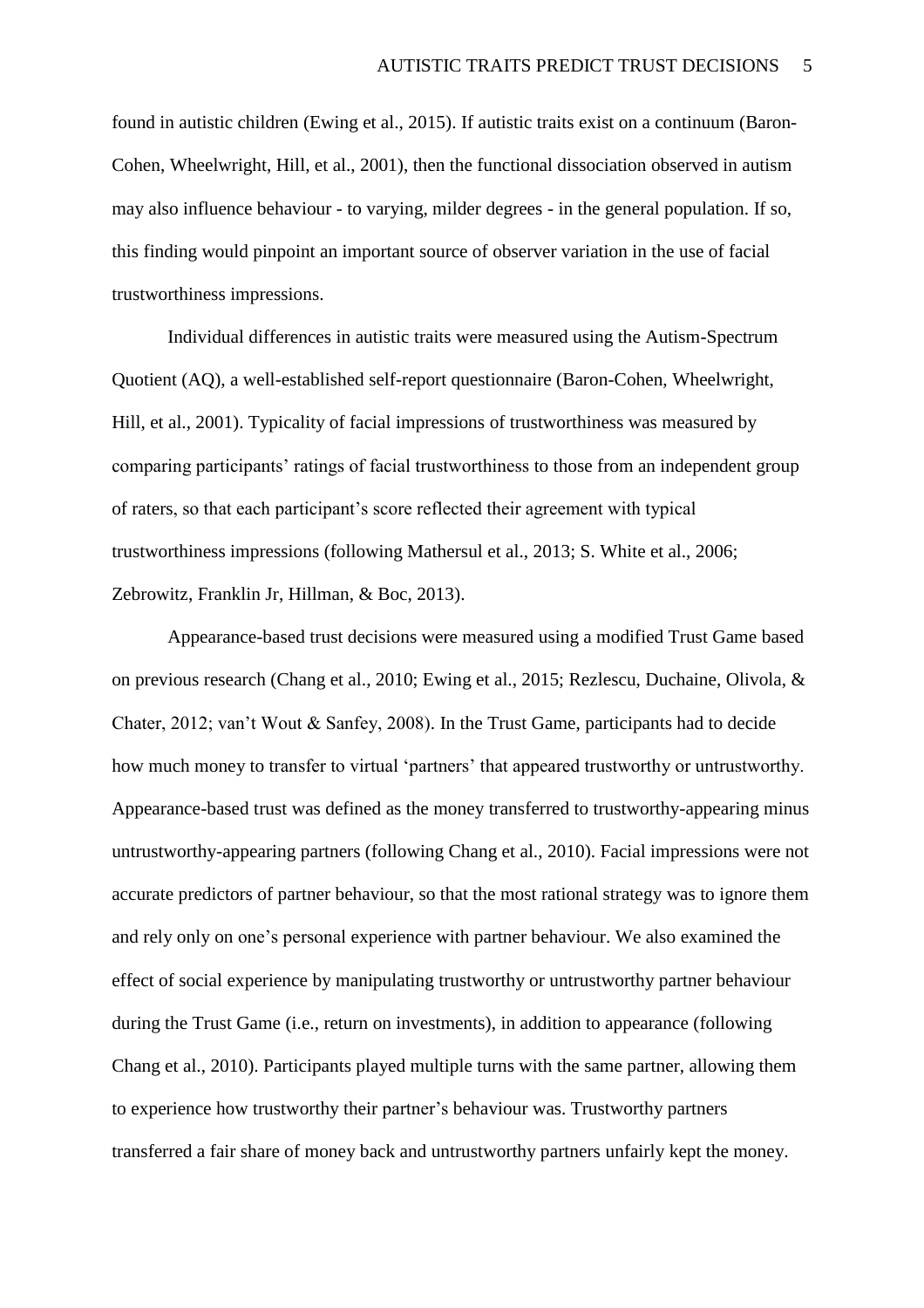Participants' experience-based trust decisions were defined as the money transferred to the fair minus the unfair partners (following Chang et al., 2010).

We additionally included a brief IQ measure (the WASI-II) to control for the effects of general intelligence on responses during the facial trustworthiness impressions task and Trust Game (following Ewing et al., 2015). We also included a version of the Trust Game with slot machines rather than faces (Slot Machine Game) to control for individual differences in non-social task factors, such as reward sensitivity and general willingness to invest (following Chang et al., 2010). Finally, we included two tasks measuring theory of mind (ToM), to assess the ability to infer the beliefs, intentions and perspectives of others. Higher AQ has been linked with reduced perspective taking and ToM (Baron-Cohen, Wheelwright, Hill, et al., 2001), and reduced ToM has been linked with atypical Trust Game play (Chan & Chen, 2011), suggesting that ToM may mediate the relationship between autistic traits and trustworthiness processing. We used the Reading the Mind in the Eyes Test (RMET) (Baron-Cohen, Wheelwright, Hill, et al., 2001) because it measures ability to infer complex mental attributions from faces, similar to judging intentions. We also used the Falsebelief/Deception Comprehension task (Langdon, Connors, & Connaughton, 2017), which has been used previously to demonstrate poor first- and second-order ToM abilities in adults with schizophrenia compared to healthy controls. Unlike the RMET, this second ToM task provides a measure of ability in inferring mental-states independent of face perception. We focused on males, because the dissociation between formation and use of facial trustworthiness impressions was previously found in autistic boys (Ewing et al., 2015).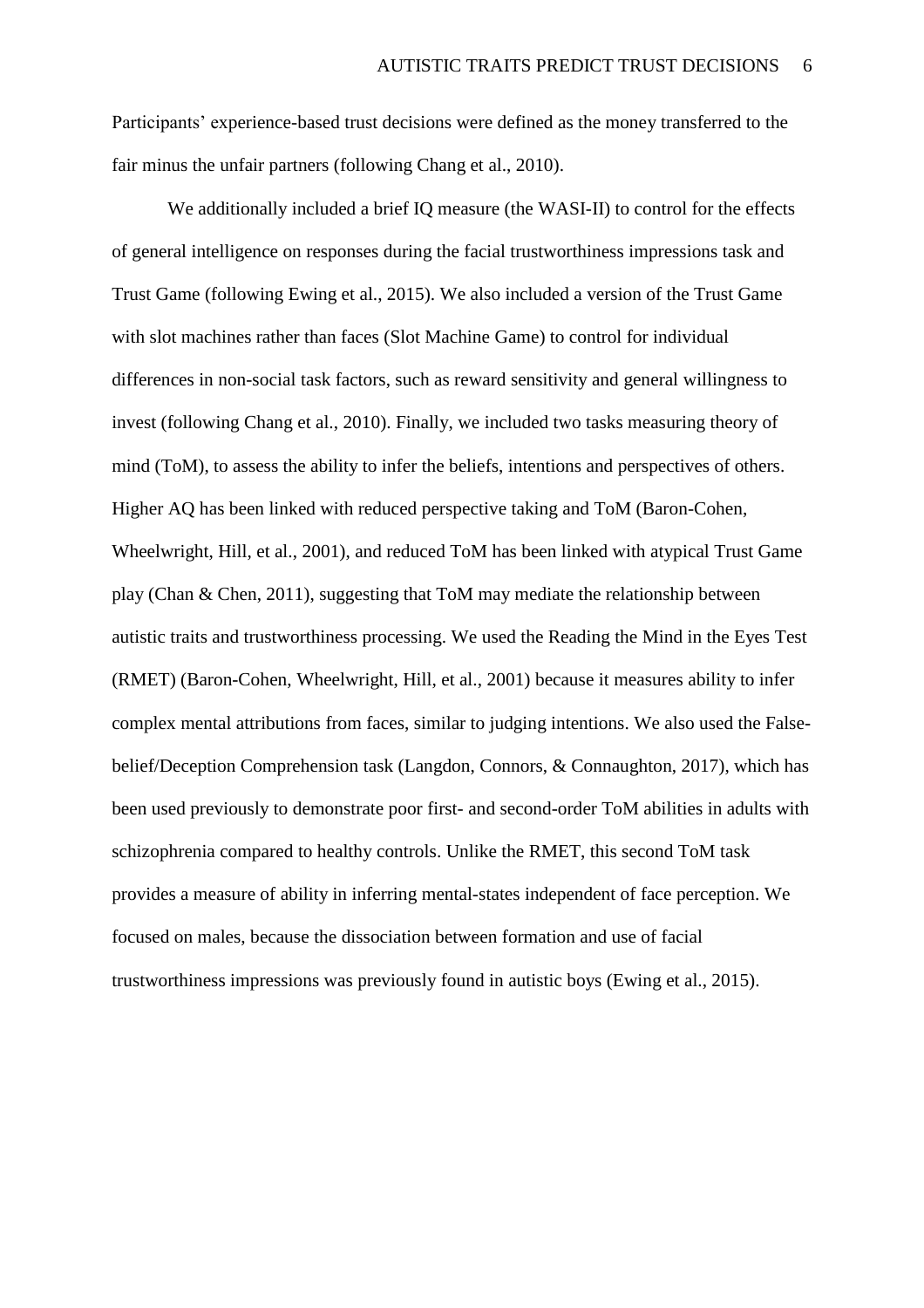#### **Method**

## **Participants**

Forty-six men (Age:  $M = 21.15$ ,  $SD = 3.71$ , range = 13) participated, after giving informed consent to procedures approved by (removed for purposes of blind review) Human Research Ethics Committee. Sample size was based on an a-priori power analysis (G\*power; Faul, Erdfelder, Buchner, & Lang, 2009), which confirmed that 23 males would give 0.90 power to detect the effect size found in Ewing et al.'s (2015) sample. Given our non-clinical sample and correlational design, we aimed to recruit approximately double this minimum sample size to allow for a more conservative effect size.

Only native English-speaking Caucasian participants were recruited, to ensure that participants fully understood the tasks and to avoid other-race effects that may impact face processing, as the face stimuli in the tasks were Caucasian (e.g., Hancock & Rhodes, 2008). We tested young adults, since age may affect facial impressions of trustworthiness (Castle et al., 2012). Participants were recruited via a first year Psychology undergraduate volunteer pool, personal invitation, and poster advertisement. They were given payment based on performance in the Trust Game and Slot Machine Game, to ensure these games were consequential and the results generalizable to real financial lending. Specifically, participants were told they would receive \$5, \$10, \$15 or \$20 based on broad quartiles of the total averaged money made in the Trust Game and Slot Machine Game. First year Psychology undergraduates were also given credit points.

# **Tasks**

**Autistic traits (AQ).** The autism spectrum quotient (AQ) is a self-report measure of traits associated with autism in the general population, with good reliability and validity (Baron-Cohen, Wheelwright, Skinner, et al., 2001). The 50 items enquire about everyday behaviours and preferences (e.g., "I like to plan any activities I participate in carefully"). We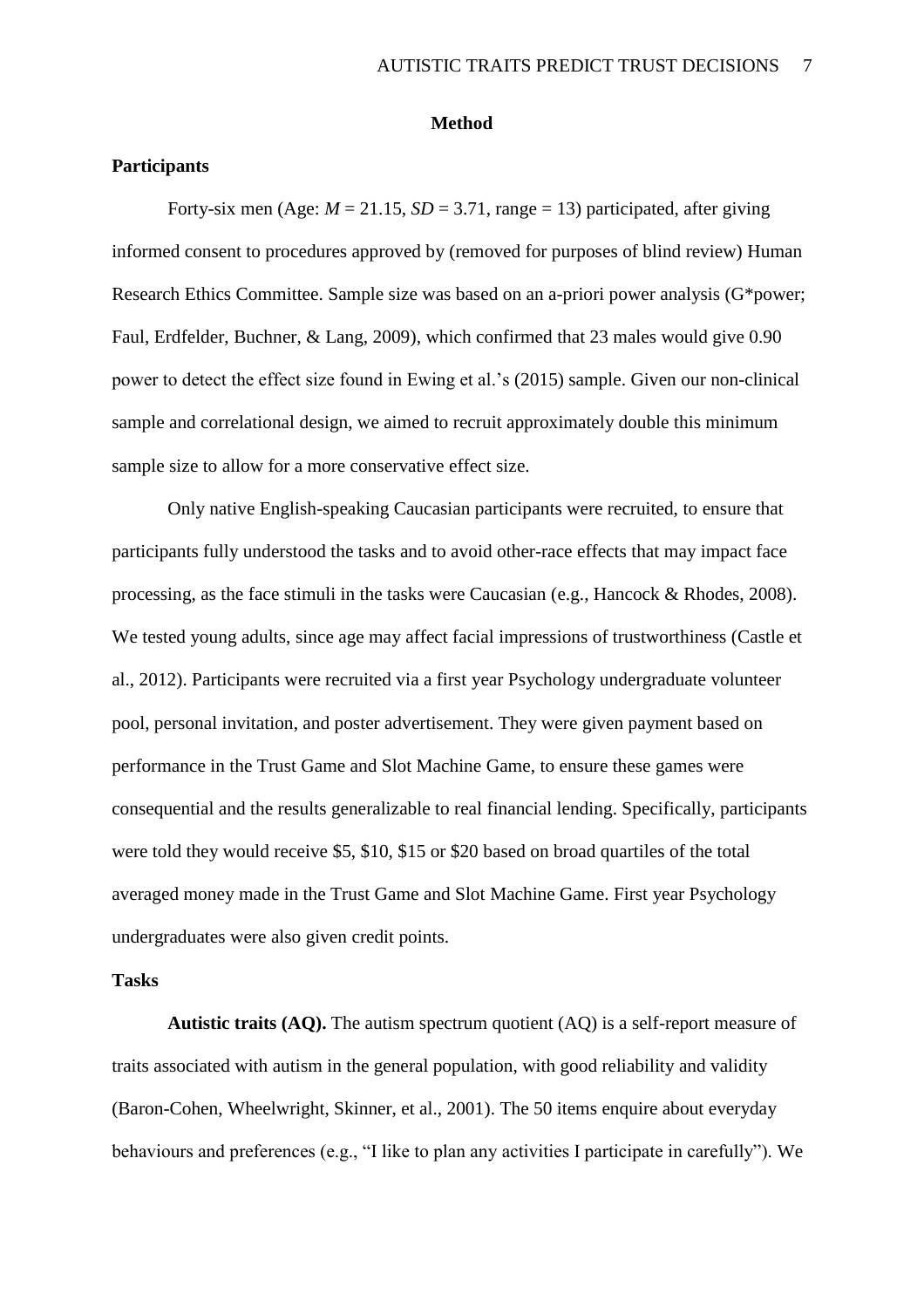used the full scale scoring  $(1 =$  definitely agree to  $4 =$  definitely disagree) to maximise information about individual differences (Austin, 2005). The highest possible AQ score was 200 and the lowest possible was 50. Higher AQ scores indicate higher autistic trait levels (Baron-Cohen, Wheelwright, Skinner, et al., 2001).

**Facial trustworthiness impressions task.** After completing two practice trials, participants rated 40 female faces on their trustworthiness in one pseudo-randomised order, using a 9-point scale (1 = not at all trustworthy to 9 = extremely trustworthy). We used ambient face images (see Sutherland et al., 2013 for a discussion on the importance of using naturalistic stimuli) taken from the 10K US adult face database (Bainbridge, Isola, & Oliva, 2013). Faces were Caucasian females, emotionally neutral, front facing, and had direct gaze. We used a single face ethnicity and gender to avoid potential race or gender effects on facial impressions of trustworthiness (Buchan, Croson, & Solnick, 2008; Sutherland et al., 2018). This principle is used in many standardized tests (e.g. the Cambridge Face Memory Test: Duchaine & Nakayama, 2006).

Typicality of facial impressions was measured as the correlation between each individual participant' trustworthiness ratings and consensus mean trustworthiness ratings across the 40 faces (following Mathersul et al., 2013; S. White et al., 2006; Zebrowitz et al., 2013). Consensus ratings were taken from a large group of independent raters ( $N = 47$ ) Caucasian adults recruited online) and had excellent reliability at the group level (Cronbach's  $\alpha = .95$ ).

**Trust Game.** Participants played a multi-turn Trust Game with virtual partners, closely based on a previous study (Chang et al., 2010; see Figure 1 for the procedure). On each turn, participants received \$10 of virtual money. They then viewed their partner's face for 3.5 s and were required to choose an amount between \$0 and \$10 to give to their partner. Any investment the participant gave to their partner was quadrupled. Their partner would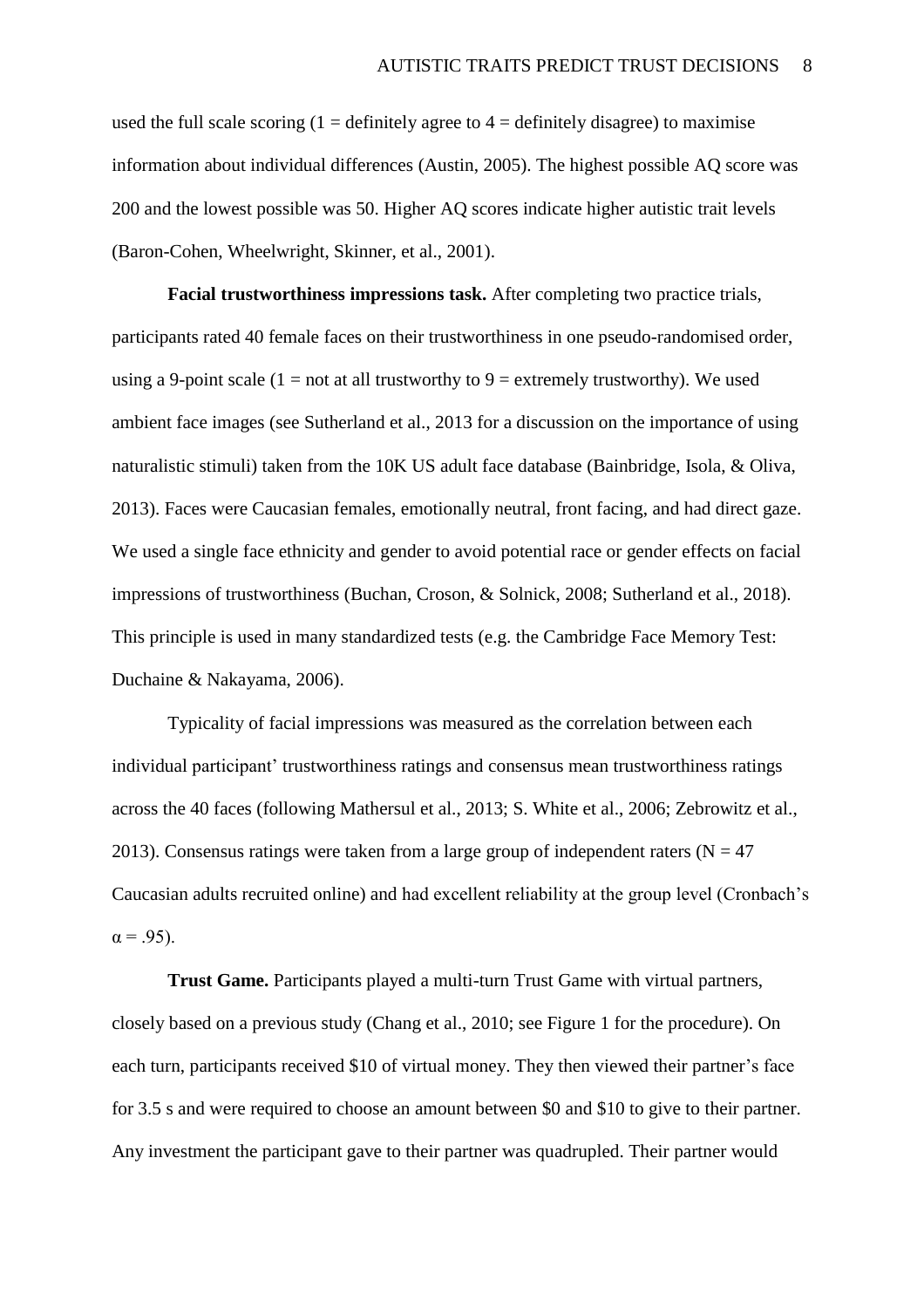then 'decide' to either return an equal split of the money (trustworthy behaviour) or keep the money and return nothing (untrustworthy behaviour). Thus, if the partner was trustworthy the participant gained double their investment, and if the partner was untrustworthy the participant lost their investment. Participants additionally kept any amount of the virtual \$10 not invested. If participants took longer than eight seconds to make an offer, they forfeited their money for that turn (this event occurred only eight times during testing and these trials were treated as missing data in our analysis).

After completing two practice trials with cartoon partners, participants played eight turns with four partners (eight turns  $\times$  four partners = 32 trials). Two of the four partners were trustworthy-looking and two were untrustworthy-looking and partners were either fair or unfair in behaviour. Partner behaviour was fully crossed with partner facial appearance (i.e. a trustworthy-appearing partner could be fair or unfair in behaviour) and assignment of partner behaviour to facial appearance was counterbalanced across participants. To increase the sample size of images, two sets of possible face photographs were used (participants viewed one set, following Chang et al., 2010). Each partner was not presented more than twice in a row and the same category of facial trustworthiness or behaviour was not presented more than three times in a row. Each participant received the same pseudo-random order of partners because the task was designed to measure individual differences.

*Partner facial trustworthiness.* Partner images were chosen to appear trustworthy or untrustworthy, based on pilot categorisation judgments ( $N = 39$  Caucasian adults recruited online). At least 75% of pilot judges agreed that the 'trustworthy' face images looked trustworthy and the 'untrustworthy' faces looked untrustworthy. As above, face stimuli were taken from the 10K US adult face database (Bainbridge et al., 2013).

*Partner trustworthy behaviour.* Fair partners returned an equal split of money to participants on seven out of eight turns. Conversely, unfair partners unfairly kept all of the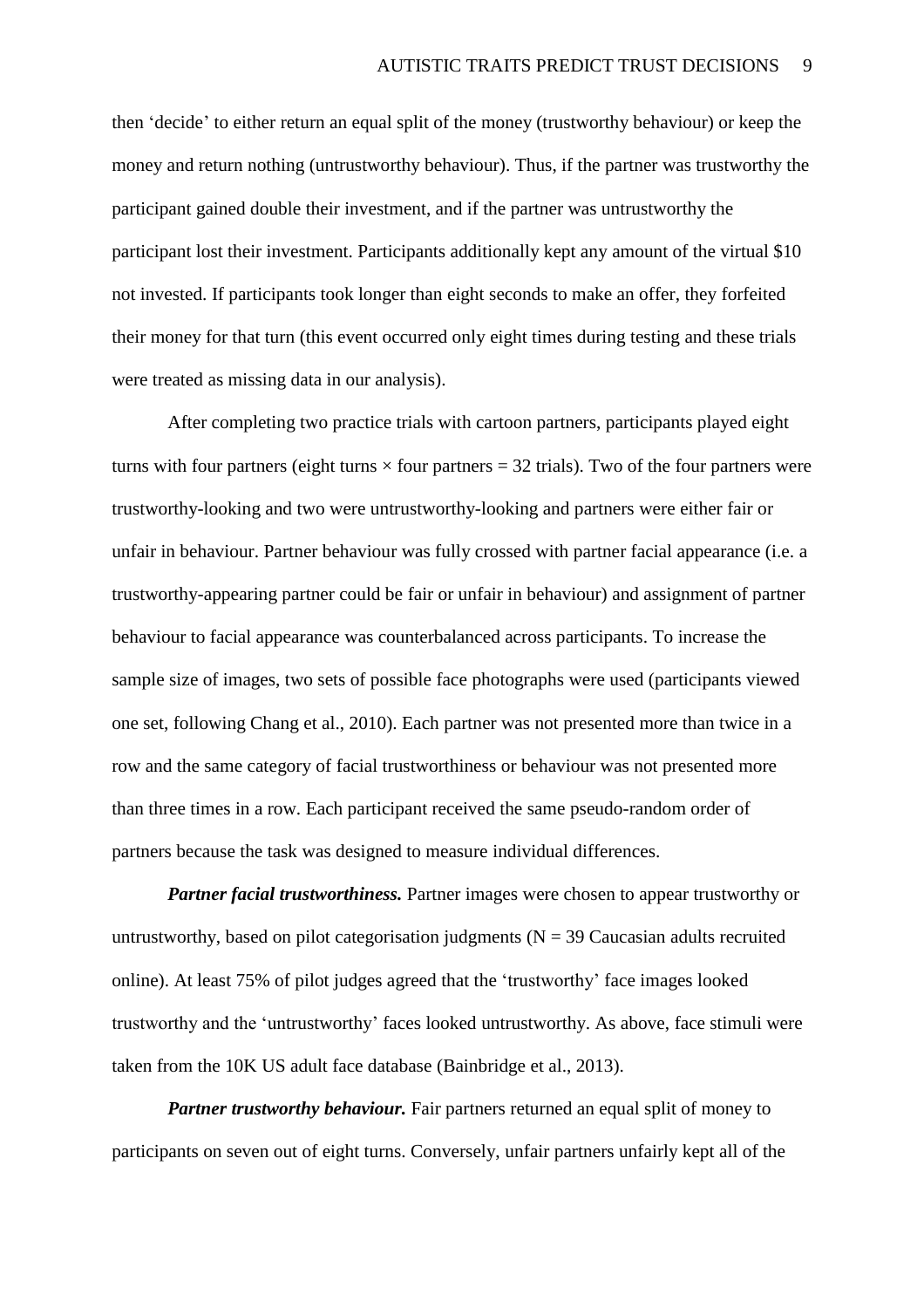money on seven out of eight turns. Behaviour was probabilistic to prevent the game from being too easy and to better replicate real world social interaction (following Chang et al., 2010). Appearance and behaviour were unrelated.

*Manipulation checks.* Participants were asked some additional questions at the end of the Trust Game, to check they perceived the faces as intended and understood the game. They were asked to rate each partner's face on their trustworthiness levels between 1 and 10 ( $1 =$ not at all trustworthy and  $10 =$  extremely trustworthy). They were also required to rate partners on their fairness levels, defined as the percentage of times their partner returned money ( $0 = 0\%$  to  $9 = 90\%$  in 10% increments).

**Control tasks.** We included a non-social version of the Trust Game, the Slot Machine Game, to control for any non-social determinants of performance (e.g. reward sensitivity, investment generosity, and understanding of mathematical probabilities). The Slot Machine Game was identical to the Trust Game, except that participants played with four different coloured slot machines instead of 'human' partners (following Chang et al., 2010).

The Intelligence Quotient (IQ) was also used as a general control measure, in case intelligence impacted participants' concentration levels, ability to grasp gameplay, or understanding of trustworthiness concepts. IQ was measured using the two-subtest form of the Revised Wechsler Abbreviated Scale of Intelligence (WASI-II; Wechsler, 2011).

**Theory of Mind (ToM) tasks.** We included two tasks to measure ToM: the revised, "Reading the Mind in the Eyes" task (RMET; Baron-Cohen, Wheelwright, Hill, et al., 2001) and a revised, adult version of the false-belief Sally-Anne task (the False-belief/Deception Comprehension task: (Langdon et al., 2017). RMET scores were calculated by totalling the number of correct answers for each participant. False-belief scores were calculated by summing the first and second order ToM accuracy scores, representing accurate prediction and explanation of the story characters' behaviour by understanding mental states. Each story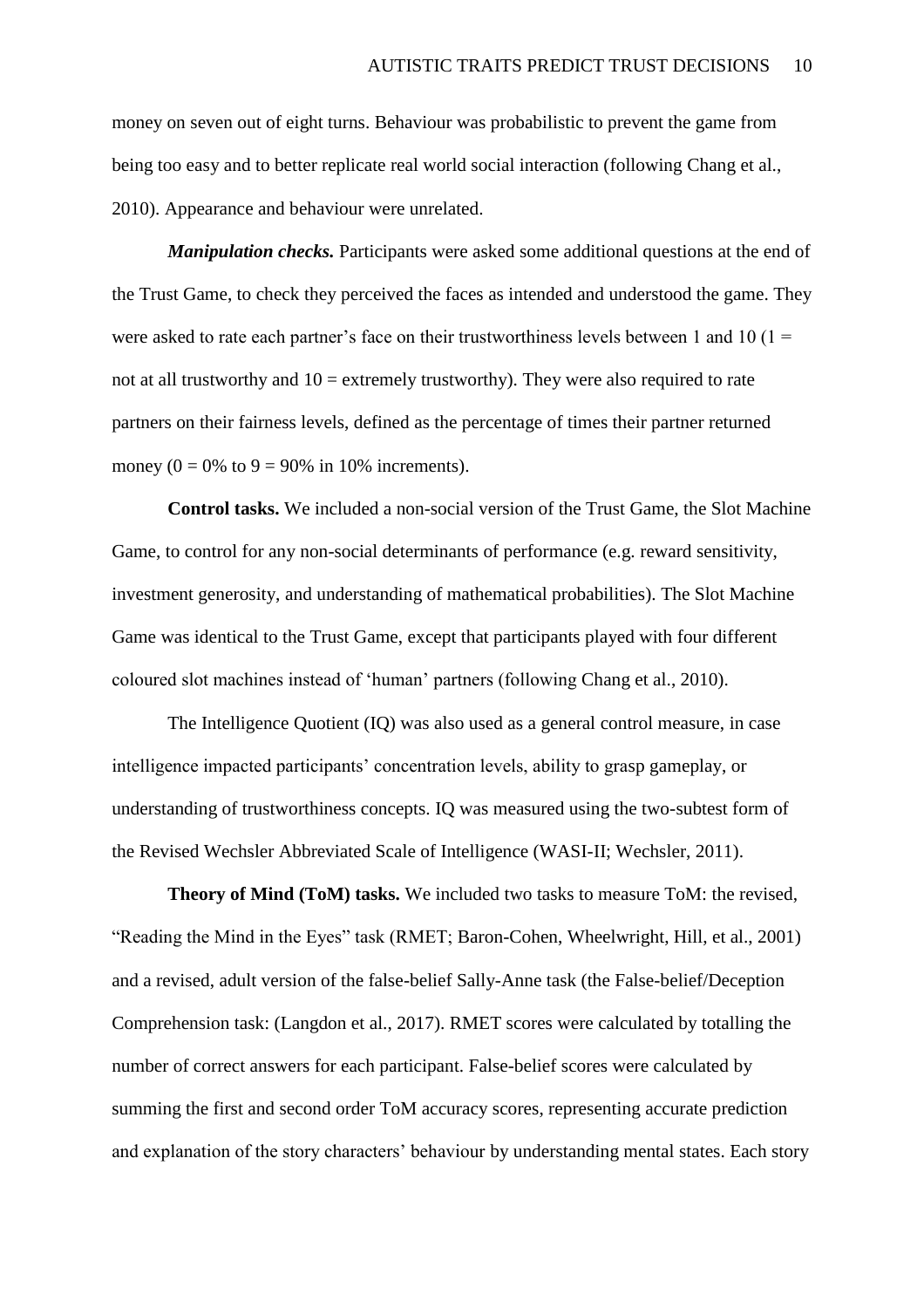also included a comprehension question that was correctly answered by all participants, demonstrating that they understood each story.

#### **General Procedure**

All tasks were performed on an iMac computer (21.5 inch screen), except for the WASI-II, which was administered individually by the experimenter. Participants completed the Trust Game (15 min), Slot Machine Game (15 min), facial trustworthiness impressions task (five min), two Theory of Mind tasks (10 min), WASI-II (15 min), and the AQ (five min), in that order. Additional measures were completed before the WASI-II and after the AQ, as part of a different study. The facial trustworthiness impressions task was completed after the Trust Game and Slot Machine Game to avoid priming participants on the concept of 'trustworthiness'. The AQ was completed last so that any self-reflection produced by the questionnaire would not affect decision-making in the Trust Game and Slot Machine Game. No deception was used and participants were fully debriefed after the experiment. The testing session lasted approximately one and a half hours.

#### **Results**

# **Data Screening**

One participant's data was excluded from the facial trustworthiness impressions task, due to a lack of variability in their responses (i.e. pressing the same button). Due to computer error, one participant's data was also missing from the manipulation checks at the end of the Trust Game. There were no univariate or multivariate outliers identified using the Tukey fences method and via checking the Mahalanobis distance scores. All variables were appropriately distributed for parametric analyses: skew range  $|0.07 - 1.51|$ , kurtosis range |0.27 – 3.50| (see Table 1 for descriptive statistics and the full table of correlations in Table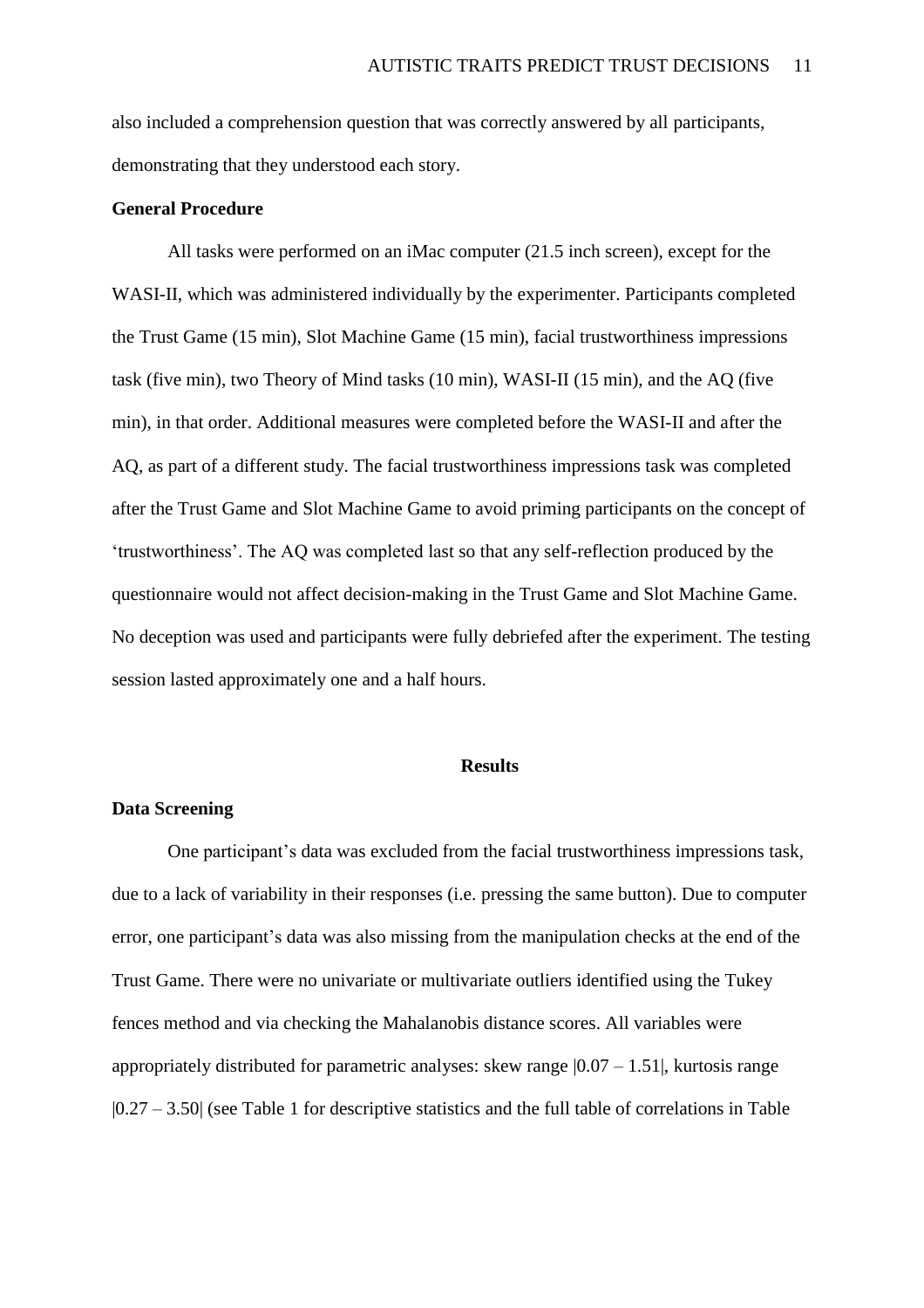S1 in the supplementary materials). Data will be made available online with the published paper.

#### **Manipulation Checks**

To check that facial trustworthiness and partner behaviour in the Trust Game were perceived as expected, participants rated the facial trustworthiness and fairness of partners at the end of the Trust Game. Overall, as expected, participants gave significantly higher facial trustworthiness ratings to trustworthy-appearing partners ( $M = 5.27$ ,  $SD = 1.44$ ) than untrustworthy-appearing partners ( $M = 4.11$ ,  $SD = 1.13$ ):  $t(44) = 3.94$ ,  $p < .001$ , Cohen's  $d =$ 0.90. Participants also gave significantly higher fairness percentages to fair partners ( $M =$ 72.0%, *SD* = 15.4%) than unfair partners ( $M = 20.8$ %, *SD* = 13.3%):  $t(44) = 15.08$ ,  $p < .001$ , Cohen's *d* = 3.56. Therefore, the Trust Game manipulations worked as expected.

## **Autistic traits and Facial Impressions of Trustworthiness**

Scores on the AQ showed good reliability (Cronbach's  $\alpha$  = .82), were comparable to previous research with adults (*M* = 112.8, *SD* = 13.9: Hoekstra, Bartels, Cath, & Boomsma, 2008), and had a broad range (see Figure 2). Facial trustworthiness impression scores were calculated as a Pearson product-moment correlation between participants' trustworthiness ratings of the faces and consensus ratings of the same faces, collected from an independent sample. Correlations were Fisher transformed before analysis.

As expected, participant levels of autistic traits did not significantly predict facial trustworthiness impression scores,  $β = -.03$ ,  $p = .859$ ,  $N = 45$  (see Figure 3), even after controlling for general intelligence (IQ composite scores from the WASI-II),  $\beta = .01$ ,  $p =$ .959 (see Table 2). Thus, autistic traits had no observed effect on the impressions formed.

# **Autistic Traits and Appearance-Based Trust Decisions**

Appearance-based trust decisions were calculated as the difference between money transferred to trustworthy-appearing partners minus untrustworthy-appearing partners, on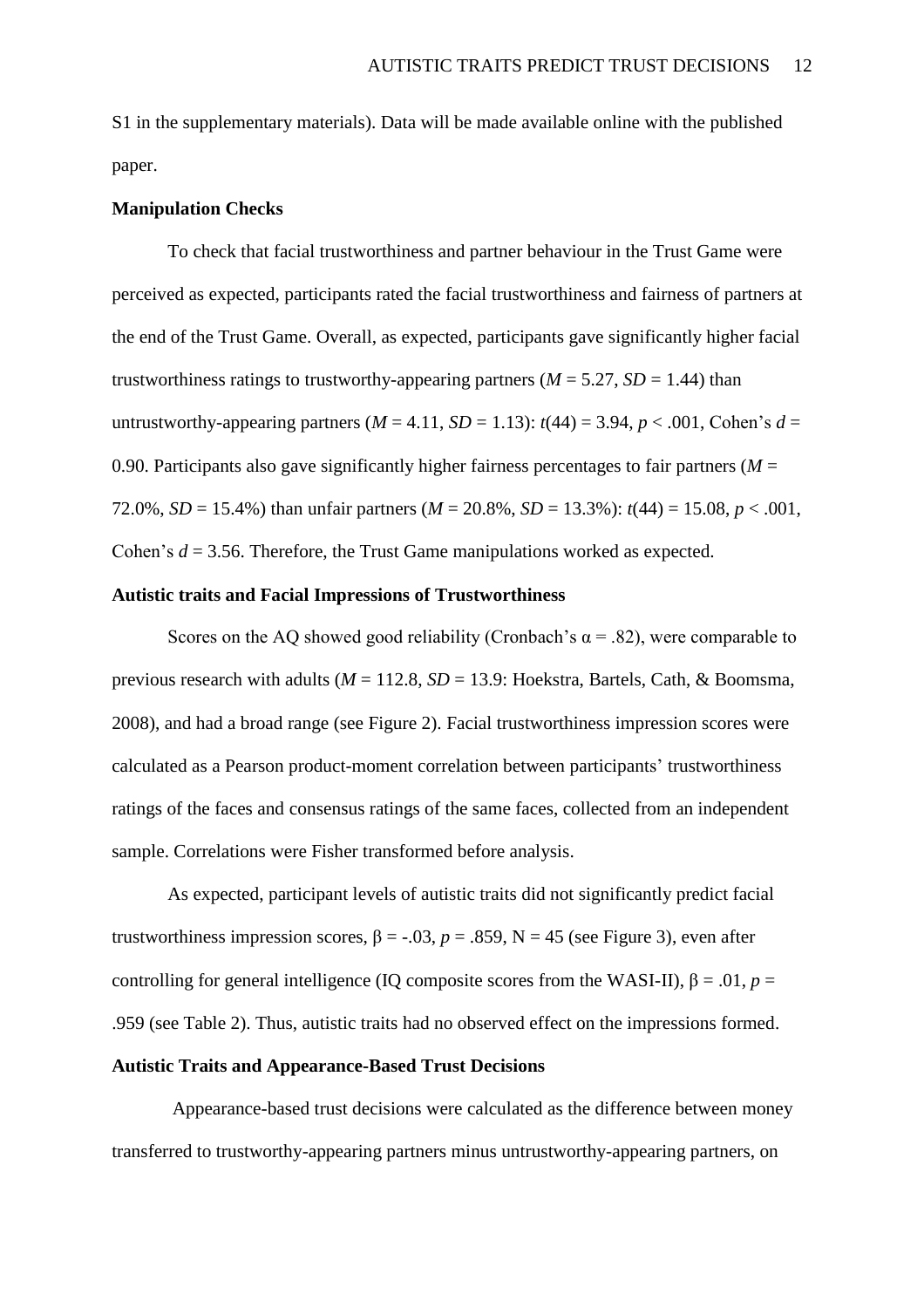average on the initial four trials of the Trust Game (i.e. before feedback about partner behaviour became available). We first assessed the effect of appearance-based trust decisions across the whole group, to establish that our Trust Game was sensitive to appearance-based trust decisions and to replicate previous findings (e.g. Chang et al., 2010). Participants transferred significantly more money on average to trustworthy-appearing partners ( $M = 5.97$ , *SD* = 1.94) than untrustworthy-appearing partners ( $M = 3.33$ , *SD* = 2.37), on initial Trust Game trials: paired samples t-test  $t(45) = 5.86$ ,  $p < .001$ , Cohen's  $d = 1.22$ . Thus overall, participants relied on the apparent facial trustworthiness of their partners to guide their trust decisions at the start of the Trust Game (replicating previous studies: Chang et al., 2010; Rezlescu et al., 2012; van't Wout & Sanfey, 2008).

As expected, autistic traits significantly negatively predicted appearance-based trust decisions,  $β = -.32$ ,  $p = .028$ ,  $N = 46$  (see Figure 4a), which remained significant after controlling for general intelligence and initial money transferred to the first four slot machines in the Slot Machine Game,  $R^2$  change = .11,  $\beta$  = -.34,  $p = .030$  (see Table 3). Thus, autistic traits were significantly negatively related to appearance-based trust decisions, even when controlling for non-social aspects of gameplay. Importantly, autistic traits predicted appearance-based trust decisions significantly more than facial trustworthiness impressions:  $t(87) = 2.32$ ,  $p = .023$ . This finding supports the predicted dissociation between forming facial trustworthiness impressions and using these impressions to make trust decisions.

To explore the types of autistic traits driving the significant negative association between autistic traits and appearance-based trust decisions, we examined the relationship between appearance-based trust decisions and the 'social interaction' and 'attention to detail' subscales of the AQ (as used in Rhodes, Jeffery, Taylor, & Ewing, 2013, based on a factor analysis of the AQ: Hoekstra et al., 2008). These subscales target social and non-social traits, respectively, and had reasonable internal consistency (Cronbach's  $\alpha = .83$  and .69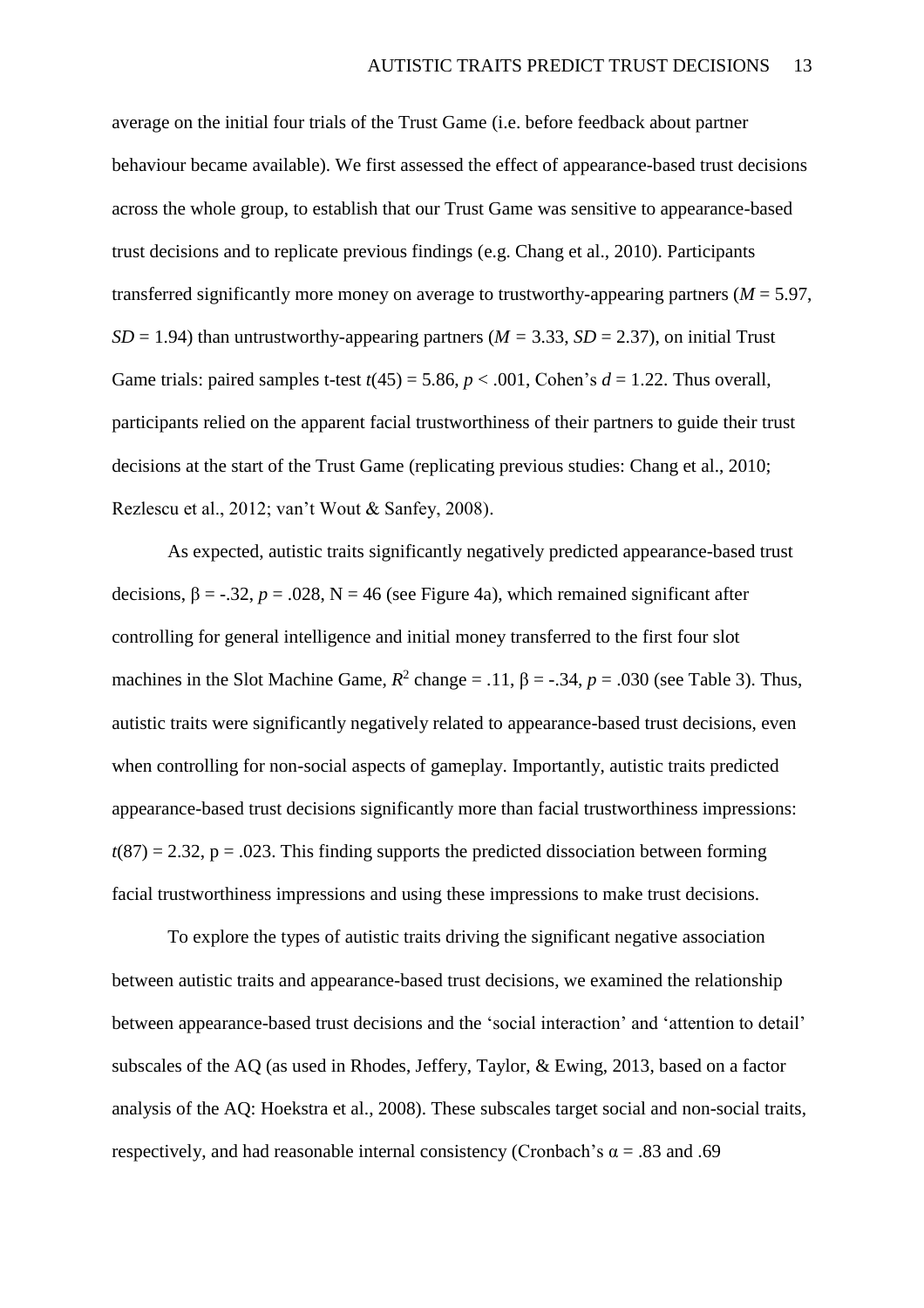respectively). The analyses were Bonferroni-corrected (adjusted alpha level of .025) for multiple comparisons because they were exploratory. The 'attention to detail' subscale significantly negatively predicted appearance-based trust decisions,  $\beta = -.42$ ,  $p = .004$ , N = 46. That is, participants who scored highly on items like "I tend to notice details that others do not" were less likely to be influenced by their partners' appearance during the trust game. By contrast, the 'social interaction' subscale did not significantly predict appearance-based behaviour,  $\beta = -0.21$ ,  $p = 0.165$ ,  $N = 46$ . The effect of 'attention to detail' remained significant when controlling for general intelligence and initial money transferred to slot machines, *R* 2 change =  $.18, \beta = -.42, p = .004$ .

Autistic traits were not significantly correlated with either ToM measure: RMET scores,  $r = -.03$ ,  $p = .831$ ,  $N = 46$ , False-belief scores,  $r = -.10$ ,  $p = .501$ ,  $N = 46$  (unlike in previous research: e.g. Baron-Cohen, Wheelwright, Hill, et al., 2001), providing no evidence that ToM mediated the observed relationship between autistic traits and appearance-based trust decisions.

## **Autistic Traits and Experience-based Trust Decisions**

Experience-based trust decisions were calculated as the difference in money transferred to fair partners minus unfair partners, on average across all trials of the Trust Game where feedback on partner fair or unfair behaviour was available (i.e. all trials except the first four). We first assessed the effect of experience-based trust decisions across the whole group, to ascertain that our Trust Game was sensitive to experience-based trust decisions and to replicate previous findings (Chang et al., 2010). Participants transferred significantly more money on average to fair partners ( $M = 6.66$ ,  $SD = 1.55$ ) than unfair partners ( $M = 2.35$ ,  $SD = 1.60$ ): paired samples t-test  $t(45) = 13.73$ ,  $p < .001$ , Cohen's  $d =$ 2.74. Overall, participants relied on experience with partner behaviour to guide their trust decisions (consistent with previous research: Chang et al., 2010).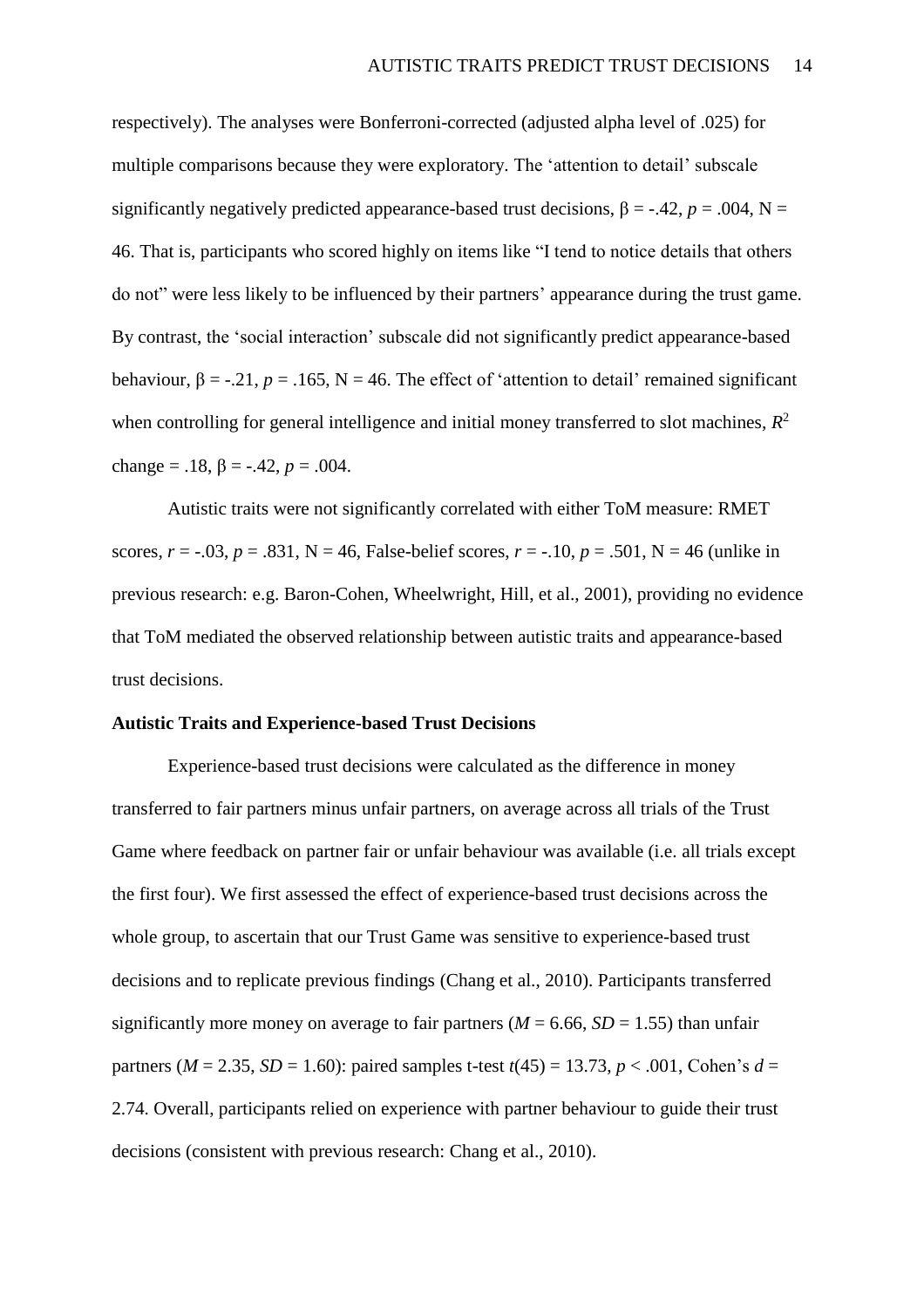Importantly, autistic traits did not significantly predict experience-based trust decisions:  $β = -.19$ ,  $p = .196$ ,  $N = 46$  (see Figure 4b; Table 4), nor did this result change when controlling for general intelligence and money transferred based on slot machine 'behaviour' (i.e. difference in the averaged money transferred to fair and unfair slot machines across all Slot Machine Game trials except the first four),  $\beta = -0.07$ ,  $p = 0.549$ . Therefore, there was no evidence that autistic traits promoted less rational social decisions based on experience in the Trust Game.

#### **Discussion**

Facial impressions of trustworthiness can have a powerful impact on social decisions to trust others (Duarte et al., 2012; Ert et al., 2016), but can have a reduced impact on the social decisions of autistic people (Ewing et al., 2015). Here for the first time, we found that neurotypical men with higher levels of autistic traits were less likely to use facial impressions to guide trust decisions, despite their ability to form typical facial impressions of trustworthiness when explicitly asked to do so. Thus the functional dissociation between forming and using facial impressions of trustworthiness found in autistic boys (Ewing et al., 2015) extends to the broader autism phenotype. More generally, our results identify an important source of variation in the use of facial impressions to guide trusting behaviour, a key social task.

#### **Autistic Traits and the Functional Dissociation for Facial Trustworthiness**

Autistic trait levels had no effect on explicit facial impressions of trustworthiness. This pattern is consistent with previous findings that autistic individuals show typical facial impressions of trustworthiness (Ewing et al., 2015; Mathersul et al., 2013; S. White et al., 2006). Importantly, however, autistic traits were negatively related to trust decisions based on partner appearance, showing that neurotypical individuals with higher levels of autistic traits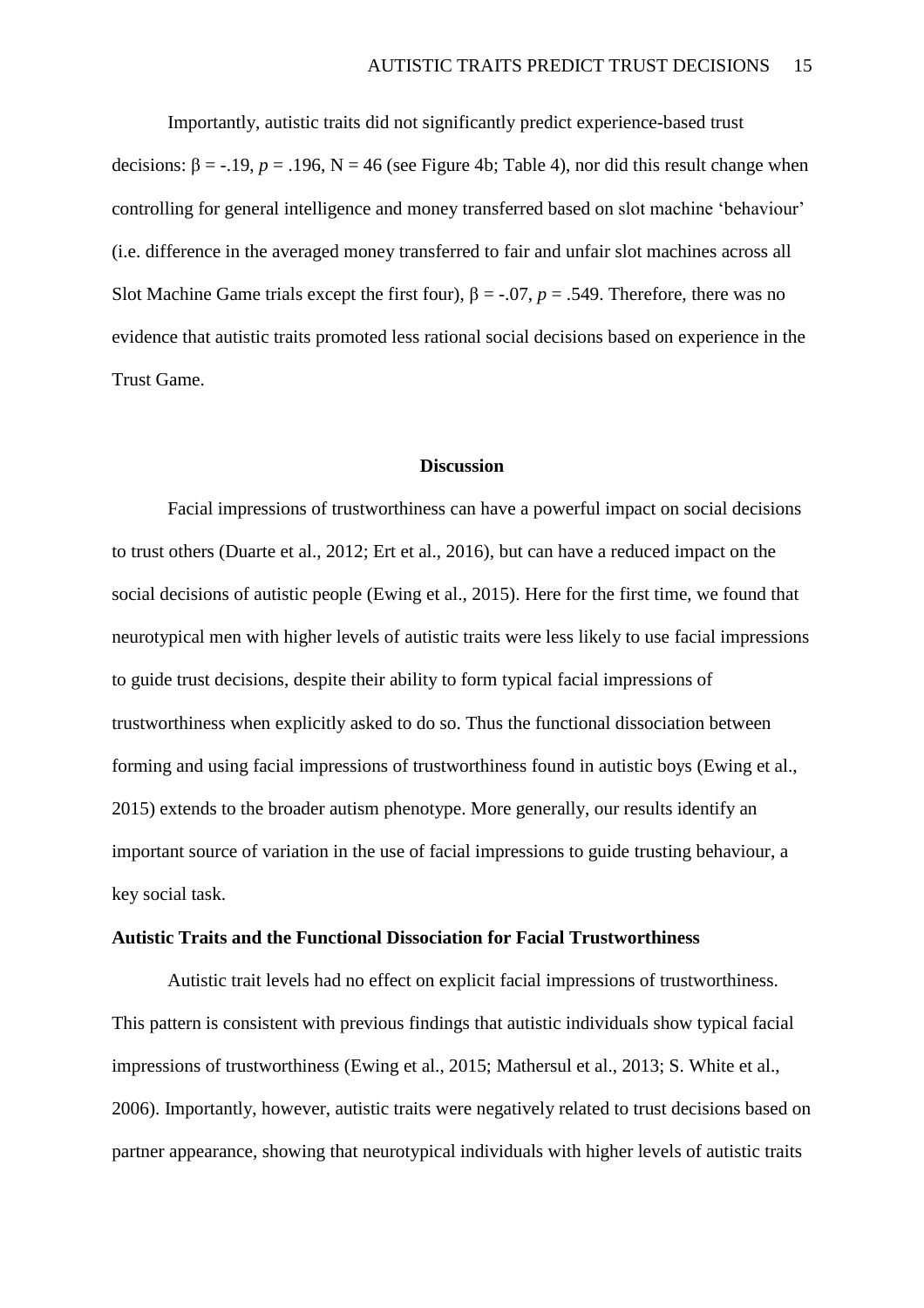were less influenced by partner appearance when making trust decisions. Thus, the functional dissociation between forming and using facial impressions of trustworthiness found in autistic boys (Ewing et al., 2015) extends to the broader autism phenotype (Piven et al., 1997). Not surprisingly, the effect size relating autistic traits to facial appearance biases was weaker than found when examining children with and without autism (Ewing et al, 2015). Nevertheless, it was reasonably strong, with autistic traits explaining 11% of the variance in those biases (after controlling for general intelligence and generosity).

What potential mechanisms might explain the functional dissociation between forming and using facial impressions of trustworthiness? From a perceptual perspective, this dissociation could be due to less spontaneous formation of facial impressions of trustworthiness in individuals with higher AQ scores, when not explicitly asked to judge facial trustworthiness. An alternative explanation for this dissociation is that men with autistic traits can spontaneously evaluate facial trustworthiness, but are less likely to functionally apply these evaluations to complex trust decisions.

Our exploratory findings suggest that a heightened attention to detail may be the core characteristic that drives this pattern of cognitive processing and behaviour. Potentially, greater attention to local details may make it more difficult for men with higher levels of autistic traits to spontaneously process a holistic facial impression, such as trustworthiness (Santos & Young, 2011; Todorov, Loehr, & Oosterhof, 2010). This pattern fits with other studies in which atypical face processing in autistic people can be explained by a bias towards processing local rather than global features of faces (Behrmann et al., 2006; Happé & Frith, 2006). Although Theory of Mind (ToM) requires the functional attribution of mental states to others, we found no evidence that it can explain the resistance to use facial impressions of trustworthiness to guide behaviour in men with high levels of autistic traits.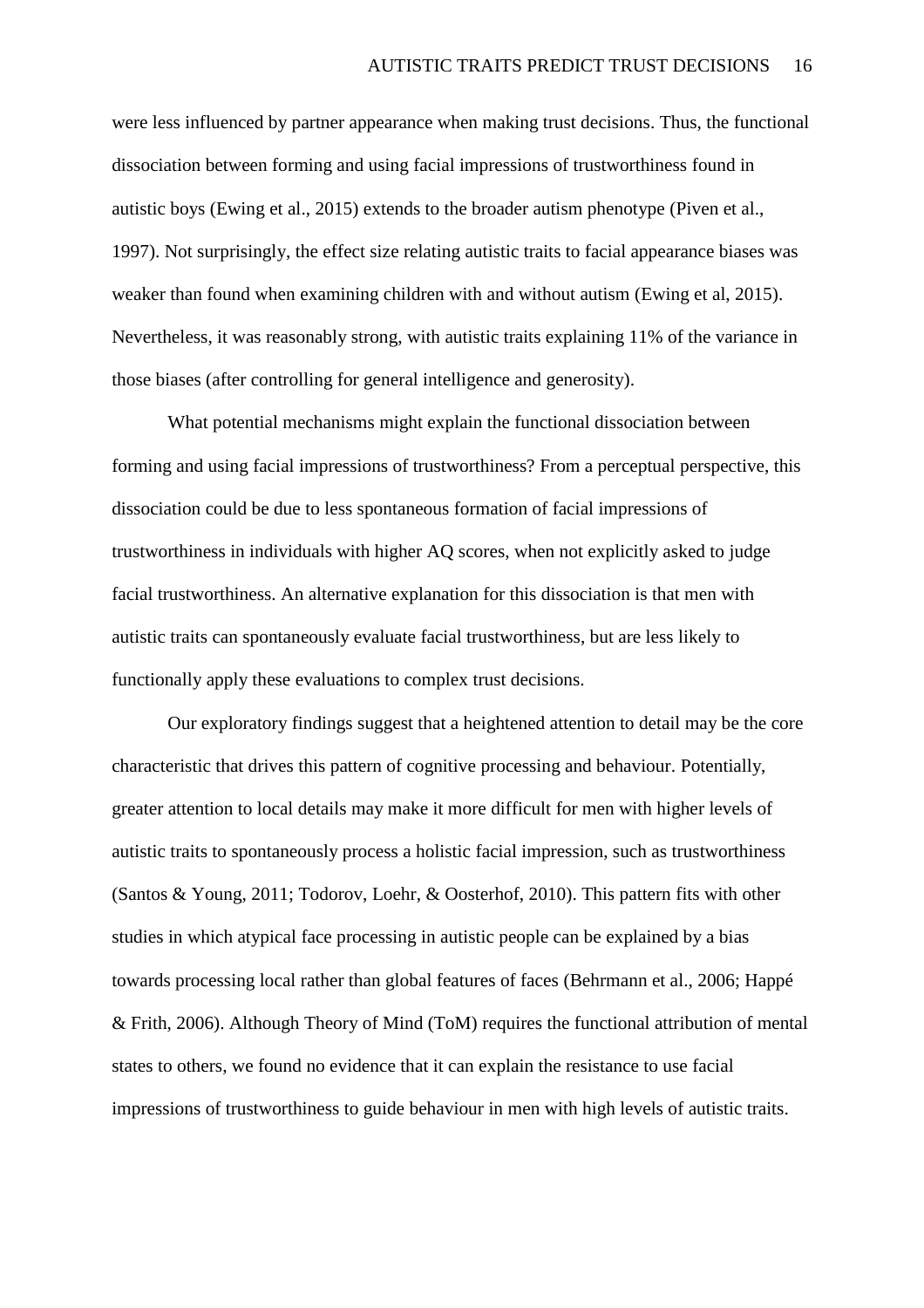#### **Is Reduced Use of Facial Trustworthiness a Social Disadvantage?**

If facial appearance accurately reflects trustworthy behaviour, then relying on first impressions of trustworthiness to guide trust decisions may be a beneficial social strategy. However, facial cues may not be accurate indicators of general trustworthiness (Rule et al., 2013). When facial appearance is misleading, relying on appearance to guide trust decisions will lead to poor social judgment. In that case, the reduced reliance on facial trustworthiness found in men with higher levels of autistic traits may actually represent more rational social behaviour.

Moreover, even potentially rational trust behaviour could cause autistic individuals to be unpredictable in social interactions, due to its atypicality, contributing to interpersonal difficulties when interacting with the neurotypical majority. For example, choosing a trustworthy-looking profile picture for use online is arguably now a critical social skill (D. White, Sutherland, & Burton, 2017) with important real-life ramifications (Olivola et al., 2014). It is important to understand the social impact of a reduced reliance on facial trustworthiness, given that these judgements can have real consequences. Indeed, we also found that facial trustworthiness guided initial trust decisions at the group level even though people knew that the Trust Game had real financial penalties (consistent with previous work: Chang et al., 2010; Rezlescu et al., 2012; van't Wout & Sanfey, 2008).

In contrast to facial impressions, experience with an individual's fair or unfair behaviour is a valid predictor of their trustworthiness (King-Casas et al., 2005). Therefore, our Trust Game was designed so that experience with behaviour predicted a partner's trustworthiness whereas facial appearance did not, and, as a result, using experience with partner behaviour to guide trust decisions was the most rational game strategy. We found no evidence that autistic traits related to trust decisions based on experience with partner behaviour. In this sense, men with higher levels of autistic traits made trust decisions that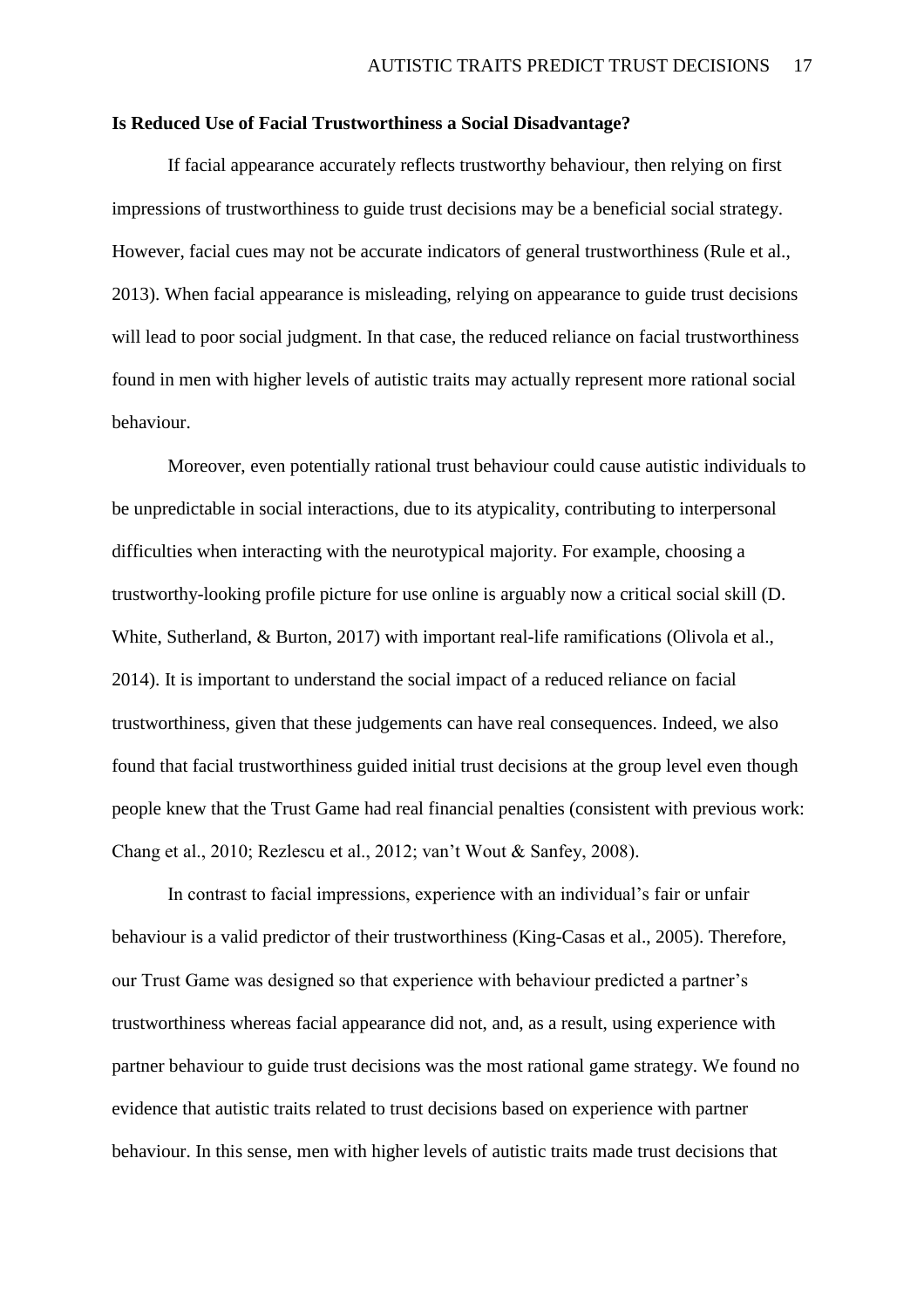were just as rational as those in men with lower levels; they used trust information when it was useful (i.e. experience with behaviour) but not when it was not useful (i.e. misleading facial appearance).

### **Limitations and Future Directions**

Trust Games can model how facial impressions of trustworthiness guide social decisions in controlled laboratory settings (e.g. van't Wout & Sanfey, 2008) and our game employed pre-programmed 'partners', in order that we could carefully control facial appearance. It is possible that the resistance of individuals with higher autistic traits to using facial impressions reflects a lack of engagement in the game, at least when playing with 'partners' (and not slot machines). It will be interesting to see whether the results generalise to live social interactions.

Trust Games themselves involve investment decisions that are motivated by extrinsic monetary rewards (Johnson & Mislin, 2011). Consequently, our current findings relate especially to social settings where facial trustworthiness impacts on financial decisions, such as trading on peer-to-peer lending sites (Duarte et al., 2012) or choosing accommodation on Airbnb (Ert et al., 2016). Another interesting future direction would be to examine how autistic traits relate to trust behaviour or facial appearance biases in social settings that do not involve financial decisions, such as electoral voting or jury verdicts, given that these settings are also subject to facial trustworthiness biases (Todorov, Mandisodza, Goren, & Hall, 2005; Wilson & Rule, 2015). Interestingly, Bayliss and Tipper (2006) also previously found, using a gaze-cuing paradigm, that individuals with higher autistic traits were less likely to use facial cues in their trustworthiness decisions, where trustworthiness was (accurately) cued by predictive or deceptive gaze. Thus, our finding that individuals with higher autistic traits were also less guided by facial cues to trustworthiness in a trust game, may represent a more general pattern of behaviour that generalises across contexts.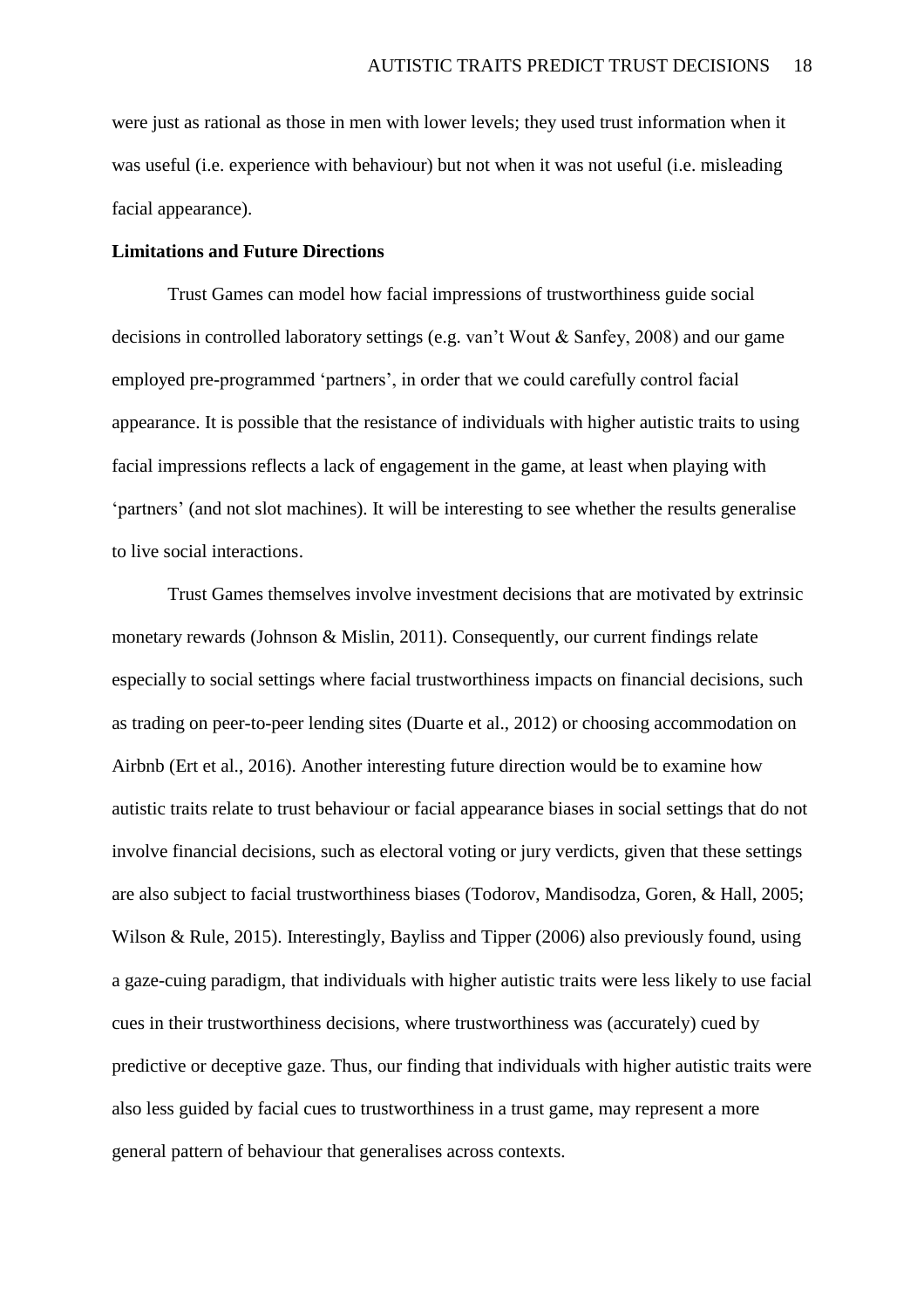Finally, autistic traits appear to represent an important individual difference underlying how facial impressions guide trust decisions, a relatively new area of study. In future, it will be important to chart the contributions of other individual differences, such as other key personality traits (Chan & Chen, 2011) or beliefs around the validity of facial appearance as a guide to trustworthy character (Suzuki, Tsukamoto, & Takahashi, 2017).

## **Conclusions**

Variation in autistic traits in neurotypical individuals is associated with the extent to which facial impressions of trustworthiness influence social decision-making. When making trust decisions, neurotypical men with higher levels of autistic traits relied less on facial appearance information than those with lower levels, despite forming typical impressions when prompted to do so. Interestingly, failure to use these impressions could potentially represent rational behaviour, given their limited validity. Variation in autistic traits did not influence trust decisions based on actual partner behaviour, or in a non-social version of the game, and therefore did not represent a general disadvantage when making trust decisions. These results demonstrate that the dissociation between formation and use of facial impressions of trustworthiness found in autism (Ewing et al, 2015) extends to the broader phenotype. Neurotypical men with higher levels of autistic traits may therefore show more resistance to the influence of unreliable facial cues to trustworthiness in guiding everyday behaviour.

#### **References**

American Psychiatric Association. (2013). *Diagnostic and statistical manual of mental disorders* (5th ed.). Arlington, VA: American Psychiatric Publishing.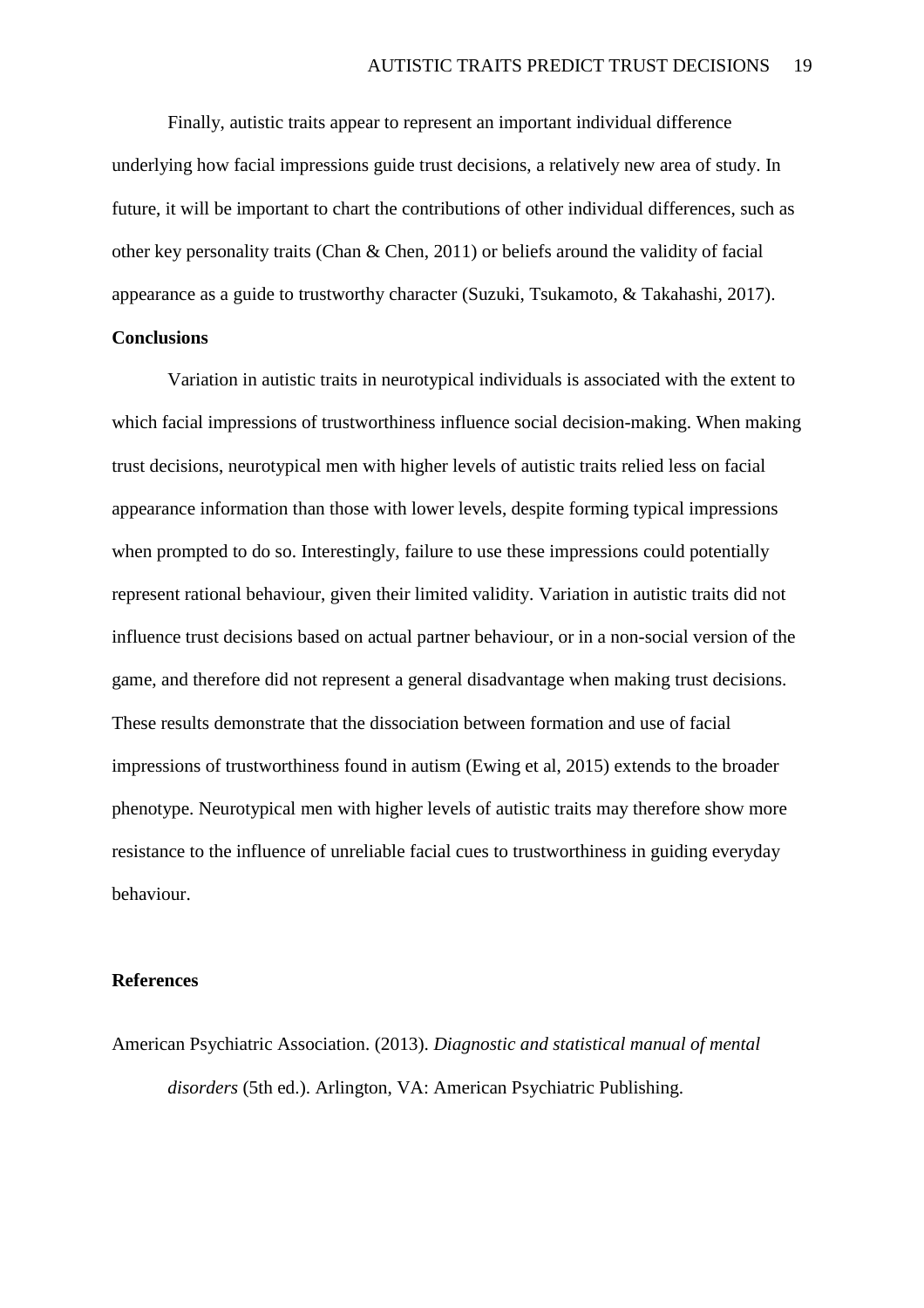- Austin, E. J. (2005). Personality correlates of the broader autism phenotype as assessed by the Autism Spectrum Quotient (AQ). *Personality and Individual Differences*, *38*(2), 451–460. http://dx.doi.org/10.1016/j.paid.2004.04.022
- Bainbridge, W. A., Isola, P., & Oliva, A. (2013). The intrinsic memorability of face photographs. *Journal of Experimental Psychology: General*, *142*(4), 1323. http://dx.doi.org/10.1037/a0033872
- Baron-Cohen, S., Wheelwright, S., Hill, J., Raste, Y., & Plumb, I. (2001). The "Reading the Mind in the Eyes" test revised version: A study with normal adults, and adults with Asperger syndrome or high-functioning autism. *Journal of Child Psychology and Psychiatry*, *42*(2), 241–251. http://dx.doi.org/10.1111/1469-7610.00715
- Baron-Cohen, S., Wheelwright, S., Skinner, R., Martin, J., & Clubley, E. (2001). The autismspectrum quotient (AQ): Evidence from asperger syndrome/high-functioning autism, malesand females, scientists and mathematicians. *Journal of Autism and Developmental Disorders*, *31*(1), 5–17. http://dx.doi.org/10.1023/A:1005653411471
- Bayliss, A. P., & Tipper, S. P. (2006). Predictive gaze cues and personality judgments: Should eye trust you? *Psychological Science*, *17*(6), 514–520. https://doi.org/10.1111/j.1467-9280.2006.01737.x
- Behrmann, M., Avidan, G., Leonard, G. L., Kimchi, R., Luna, B., Humphreys, K., & Minshew, N. (2006). Configural processing in autism and its relationship to face processing. *Neuropsychologia*, *44*(1), 110–129. http://dx.doi.org/10.1016/j.neuropsychologia.2005.04.002
- Buchan, N. R., Croson, R. T. A., & Solnick, S. (2008). Trust and gender: An examination of behavior and beliefs in the Investment Game. *Journal of Economic Behavior & Organization*, *68*(3–4), 466–476. http://dx.doi.org/10.1016/j.jebo.2007.10.006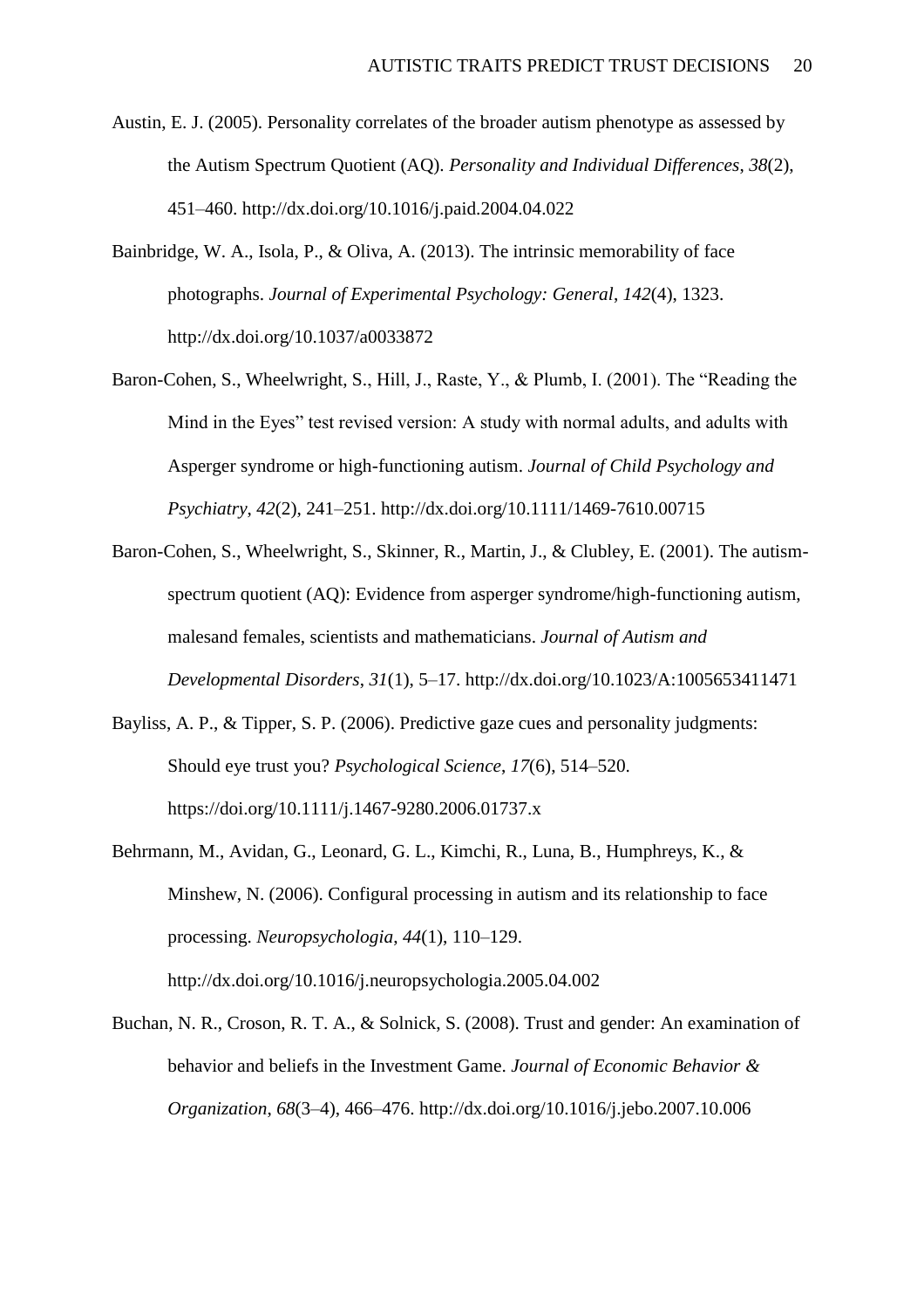- Castle, E., Eisenberger, N. I., Seeman, T. E., Moons, W. G., Boggero, I. A., Grinblatt, M. S., & Taylor, S. E. (2012). Neural and behavioral bases of age differences in perceptions of trust. *Proceedings of the National Academy of Sciences*, *109*(51), 20848–20852. http://dx.doi.org/10.1073/pnas.1218518109
- Caulfield, F., Ewing, L., Burton, N., Avard, E., & Rhodes, G. (2014). Facial trustworthiness judgments in children with ASD are modulated by happy and angry emotional cues. *PLoS ONE*, *9*(5), e97644. https://doi.org/10.1371/journal.pone.0097644
- Chan, K. K. S., & Chen, E. Y. H. (2011). Theory of mind and paranoia in schizophrenia: a game theoretical investigation framework. *Cognitive Neuropsychiatry*, *16*(6), 505– 529. https://doi.org/10.1080/13546805.2011.561576
- Chang, L. J., Doll, B. B., van't Wout, M., Frank, M. J., & Sanfey, A. G. (2010). Seeing is believing: Trustworthiness as a dynamic belief. *Cognitive Psychology*, *61*(2), 87–105. http://dx.doi.org/10.1016/j.cogpsych.2010.03.001
- Critchley, H. D., Daly, E. M., Bullmore, E. T., Williams, S. C. R., Van Amelsvoort, T., Robertson, D. M., … Howlin, P. (2000). The functional neuroanatomy of social behaviour: changes in cerebral blood flow when people with autistic disorder process facial expressions. *Brain*, *123*(11), 2203–2212. http://dx.doi.org/10.1093/brain/123/11.2203
- Dawson, G., Webb, S. J., & McPartland, J. (2005). Understanding the nature of face processing impairment in autism: insights from behavioral and electrophysiological studies. *Developmental Neuropsychology*, *27*(3), 403–424.

http://dx.doi.org/10.1207/s15326942dn2703\_6

Deruelle, C., Rondan, C., Gepner, B., & Tardif, C. (2004). Spatial frequency and face processing in children with autism and Asperger syndrome. *Journal of Autism and*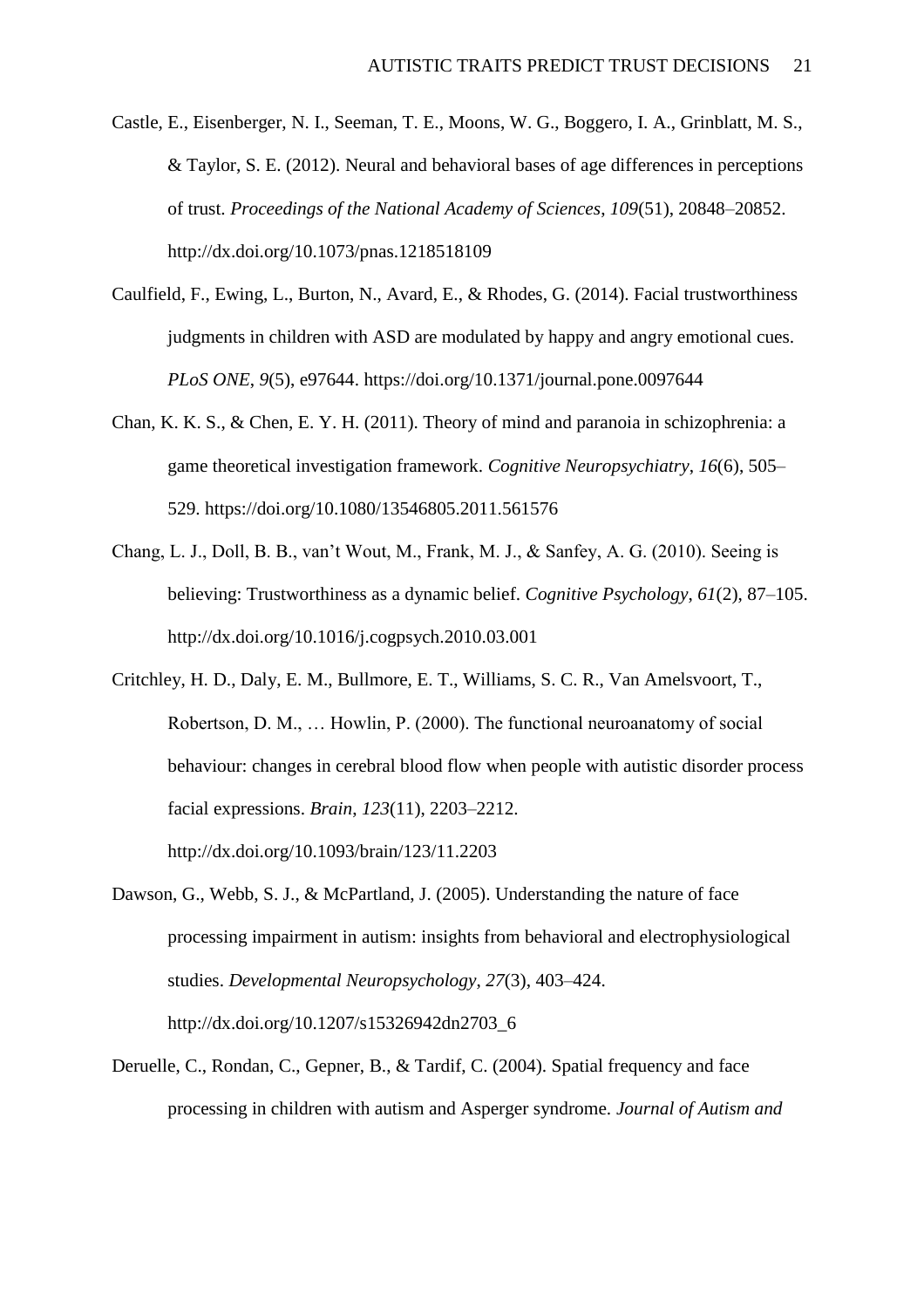*Developmental Disorders*, *34*(2), 199–210.

http://dx.doi.org/10.1023/B:JADD.0000022610.09668.4c

- Duarte, J., Siegel, S., & Young, L. (2012). Trust and credit: The role of appearance in peerto-peer lending. *Review of Financial Studies*, *25*(8), 2455–2484. https://doi.org/10.1093/rfs/hhs071
- Duchaine, B., & Nakayama, K. (2006). The Cambridge Face Memory Test: Results for neurologically intact individuals and an investigation of its validity using inverted face stimuli and prosopagnosic participants. *Neuropsychologia*, *44*(4), 576–585. http://dx.doi.org/10.1016/j.neuropsychologia.2005.07.001
- Engell, A. D., Haxby, J. V., & Todorov, A. (2007). Implicit trustworthiness decisions: automatic coding of face properties in the human amygdala. *Journal of Cognitive Neuroscience*, *19*(9), 1508–1519. http://dx.doi.org/10.1162/jocn.2007.19.9.1508
- Ert, E., Fleischer, A., & Magen, N. (2016). Trust and reputation in the sharing economy: The role of personal photos on Airbnb. *Tourism Management*, *55*, 62–73. http://dx.doi.org/10.1016/j.tourman.2016.01.013
- Ewing, L., Caulfield, F., Read, A., & Rhodes, G. (2015a). Appearance-based trust behaviour is reduced in children with autism spectrum disorder. *Autism*, *19*(8), 1002–1009. http://dx.doi.org/10.1177/1362361314559431
- Ewing, L., Caulfield, F., Read, A., & Rhodes, G. (2015b). Perceived trustworthiness of faces drives trust behaviour in children. *Developmental Science*, *18*(2), 327–334. https://doi.org/10.1111/desc.12218
- Faul, F., Erdfelder, E., Buchner, A., & Lang, A.-G. (2009). Statistical power analyses using G\* Power 3.1: Tests for correlation and regression analyses. *Behavior Research Methods*, *41*(4), 1149–1160. http://dx.doi.org/10.3758/BRM.41.4.1149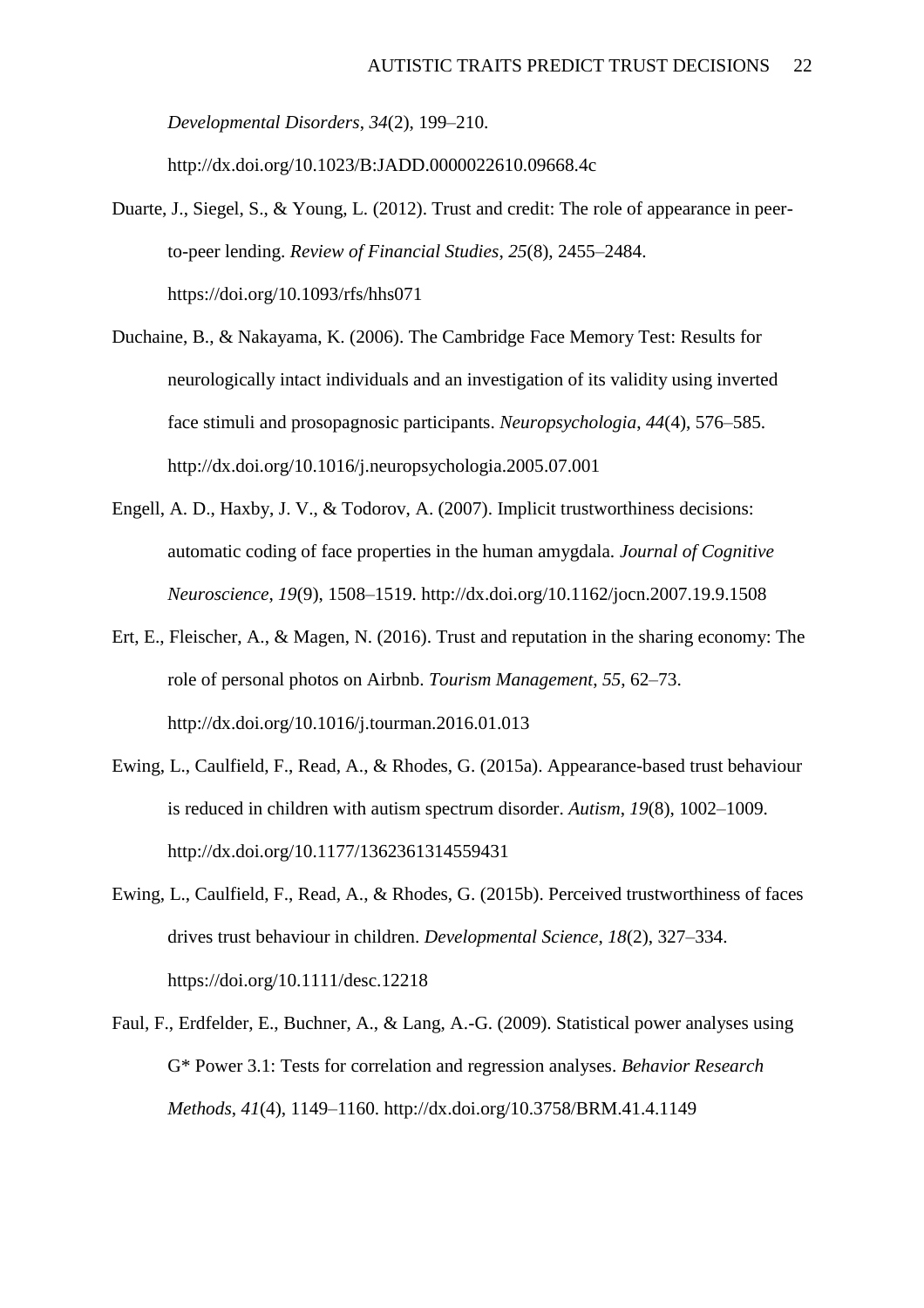Halliday, D. W. R., MacDonald, S. W. S., Sherf, S. K., & Tanaka, J. W. (2014). A reciprocal model of face recognition and autistic traits: evidence from an individual differences perspective. *PloS ONE*, *9*(5), e94013. https://doi.org/doi:10.1371/journal.pone.0094013

Hancock, K. J., & Rhodes, G. (2008). Contact, configural coding and the other-race effect in face recognition. *British Journal of Psychology*, *99*(1), 45–56. https://doi.org/10.1348/000712607X199981

- Happé, F., & Frith, U. (2006). The weak coherence account: detail-focused cognitive style in autism spectrum disorders. *Journal of Autism and Developmental Disorders*, *36*(1), 5–25. http://dx.doi.org/10.1007/s10803-005-0039-0
- Hehman, E. A., Sutherland, C. A. M., Flake, J. K., & Slepian, M. L. (2017). The unique contributions of perceiver and target characteristics in person perception. *JPSP*, *113*(4), 513–529. http://dx.doi.org/10.1037/pspa0000090
- Hoekstra, R. A., Bartels, M., Cath, D. C., & Boomsma, D. I. (2008). Factor structure, reliability and criterion validity of the Autism-Spectrum Quotient (AQ): a study in Dutch population and patient groups. *Journal of Autism and Developmental Disorders*, *38*(8), 1555–1566. http://dx.doi.org/10.1007/s10803-008-0538-x
- Johnson, N. D., & Mislin, A. A. (2011). Trust games: A meta-analysis. *Journal of Economic Psychology*, *32*(5), 865–889. https://doi.org/10.1016/j.joep.2011.05.007
- King-Casas, B., Tomlin, D., Anen, C., Camerer, C. F., Quartz, S. R., & Montague, P. R. (2005). Getting to know you: reputation and trust in a two-person economic exchange. *Science*, *308*(5718), 78–83. http://dx.doi.org/10.1126/science.1108062
- Landry, O., & Chouinard, P. A. (2016). Why we should study the broader autism phenotype in typically developing populations. *Journal of Cognition and Development*, *17*(4), 584–595. https://doi.org/10.1080/15248372.2016.1200046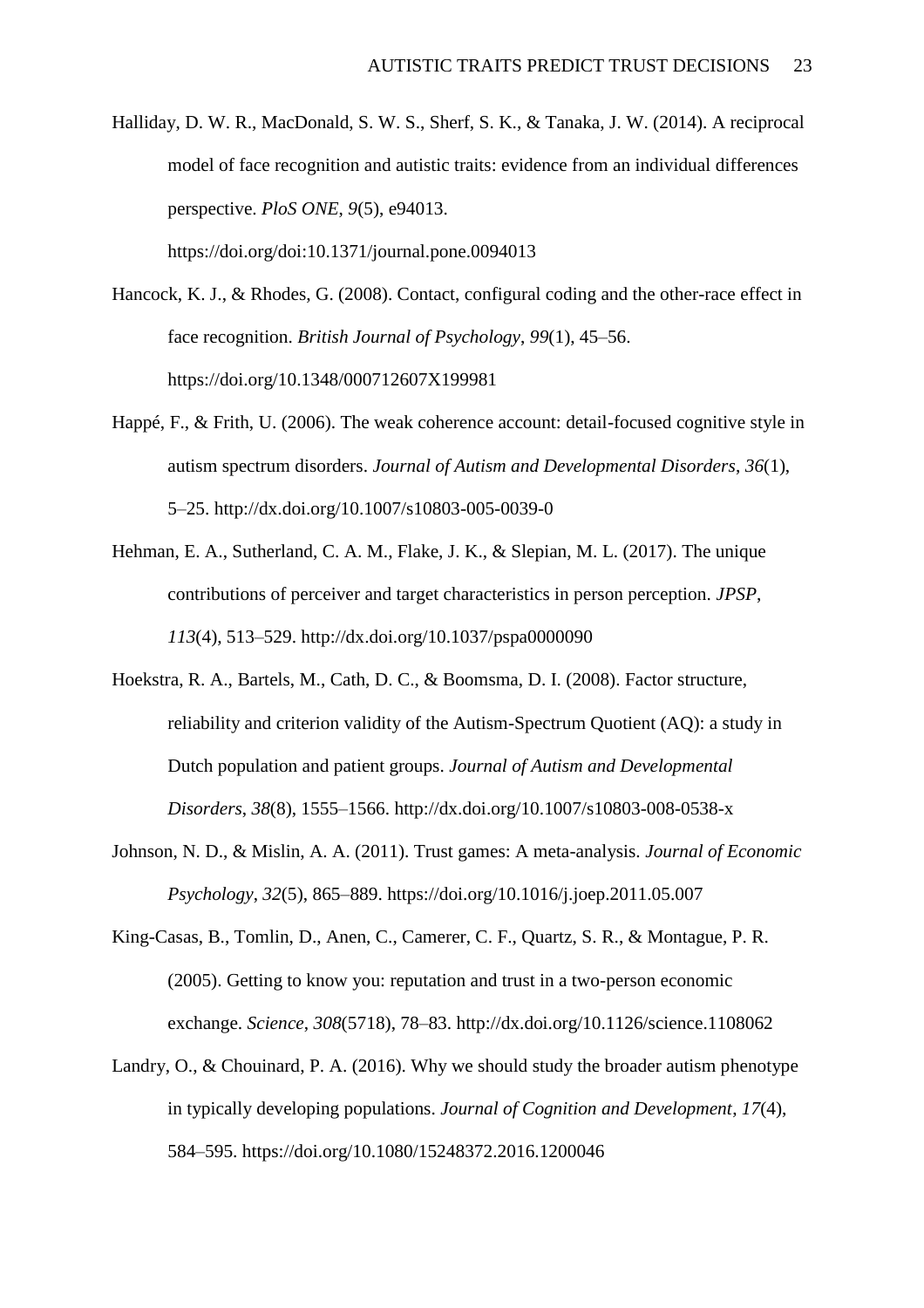- Langdon, R., Connors, M., & Connaughton, E. (2017). Indirect task instructions better reveal theory-of-mind impairment, independent of executive dysfunction, in schizophrenia. *Psychiatry Research*, *256*, 342–344. https://doi.org/10.1016/j.psychres.2017.06.064
- Mathersul, D., McDonald, S., & Rushby, J. A. (2013). Psychophysiological correlates of social judgement in high-functioning adults with autism spectrum disorder. *International Journal of Psychophysiology*, *87*(1), 88–94. http://dx.doi.org/10.1016/j.ijpsycho.2012.11.005
- Olivola, C. Y., Funk, F., & Todorov, A. (2014). Social attributions from faces bias human choices. *Trends in Cognitive Sciences*, *18*(11), 566–570. https://doi.org/doi:10.1016/j.tics.2014.09.007
- Oosterhof, N. N., & Todorov, A. (2008). The functional basis of face evaluation. *PNAS*, *105*(32), 11087–11092. https://doi.org/10.1073/pnas.0805664105
- Pierce, K., Müller, R. A., Ambrose, J., Allen, G., & Courchesne, E. (2001). Face processing occurs outside the fusiform "face area" in autism: Evidence from functional MRI. *Brain*, *124*(10), 2059–2073. http://dx.doi.org/10.1093/brain/124.10.2059
- Piven, J., Palmer, P., Jacobi, D., Childress, D., & Arndt, S. (1997). Broader autism phenotype: Evidence from a family history study of multiple-incidence autism families. *The American Journal of Psychiatry*, *154*(2), 185–190. http://dx.doi.org/10.1176/ajp.154.2.185
- Rezlescu, C., Duchaine, B., Olivola, C. Y., & Chater, N. (2012). Unfakeable facial configurations affect strategic choices in trust games with or without information about past behavior. *PLoS ONE*, *7*(3), e34293. https://doi.org/10.1371/journal.pone.0034293
- Rhodes, G., Jeffery, L., Taylor, L., & Ewing, L. (2013). Autistic traits are linked to reduced adaptive coding of face identity and selectively poorer face recognition in men but not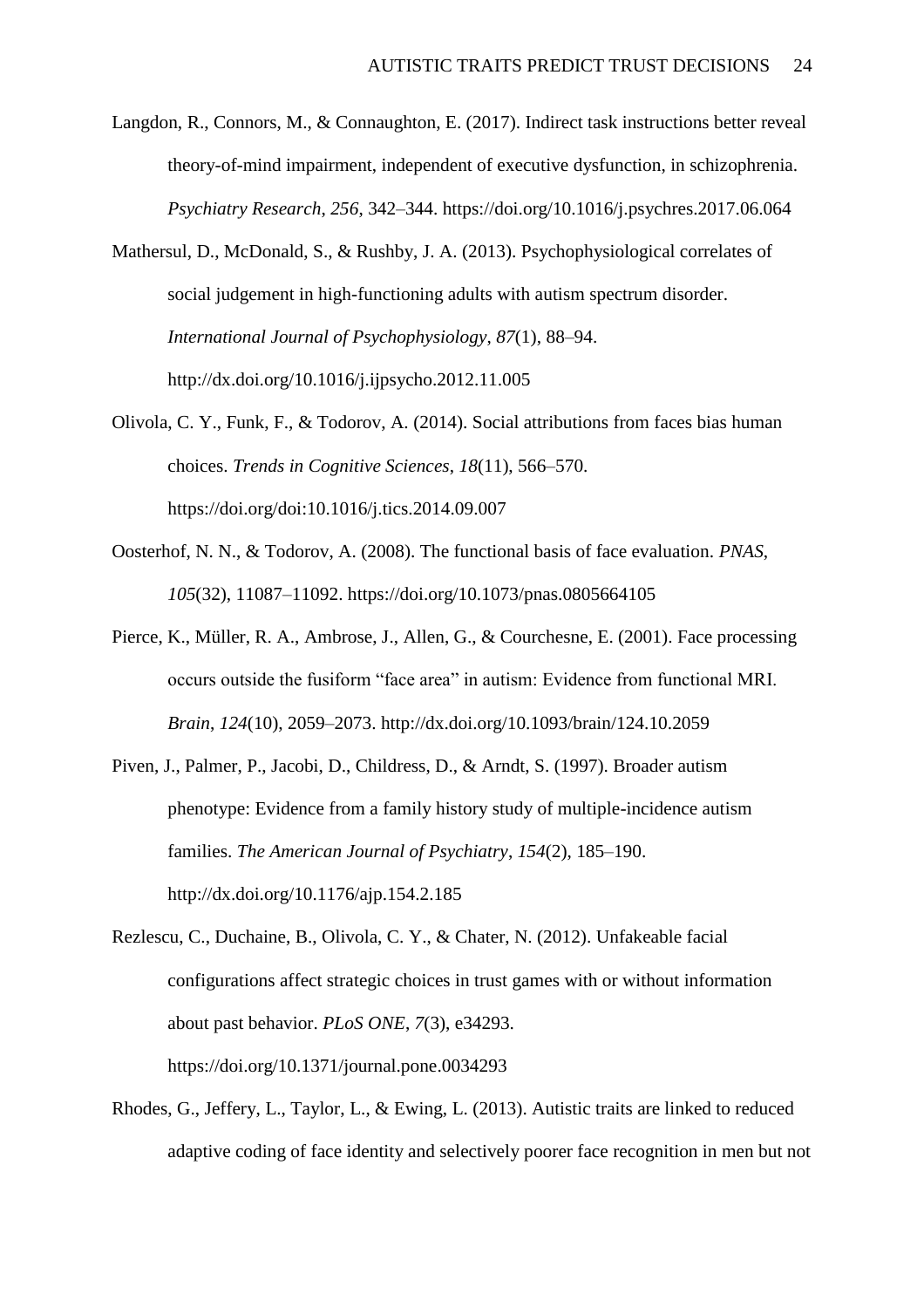women. *Neuropsychologia*, *51*(13), 2702–2708.

https://doi.org/10.1016/j.neuropsychologia.2013.08.016

Rule, N. O., Krendl, A. C., Ivcevic, Z., & Ambady, N. (2013). Accuracy and consensus in judgments of trustworthiness from faces: Behavioral and neural correlates. *Journal of Personality and Social Psychology*, *104*(3), 409–426.

https://doi.org/10.1037/a0031050

- Santos, I. M., & Young, A. W. (2011). Inferring social attributes from different face regions: Evidence for holistic processing. *The Quarterly Journal of Experimental Psychology*, *64*(4), 751–766. https://doi.org/doi/full/10.1080/17470218.2010.519779
- Sutherland, C. A. M., Liu, X., Zhang, L., Chu, Y., Oldmeadow, J. A., & Young, A. W. (2018). Facial first impressions across culture: Data-driven modeling of Chinese and British perceivers' unconstrained facial impressions. *Personality and Social Psychology Bulletin*, *44*(4). https://doi.org/10.1177/0146167217744194
- Sutherland, C. A. M., Oldmeadow, J. A., Santos, I. M., Towler, J., Burt, D. M., & Young, A. W. (2013). Social inferences from faces: Ambient images generate a threedimensional model. *Cognition*, *127*(1), 105–118. https://doi.org/10.1016/j.cognition.2012.12.001
- Sutherland, C. A. M., Young, A. W., & Rhodes, G. (2016). Facial first impressions from another angle: Social judgements are influenced by both emotional expression and viewpoint. *British Journal of Psychology*, *108*(2), 397–415. https://doi.org/10.1111/bjop.12206
- Suzuki, A., Tsukamoto, S., & Takahashi, Y. (2017). Faces tell everything in a just and biologically determined World: Lay theories behind face reading. *Social Psychological and Personality Science*, 1948550617734616. https://doi.org/10.1177/1948550617734616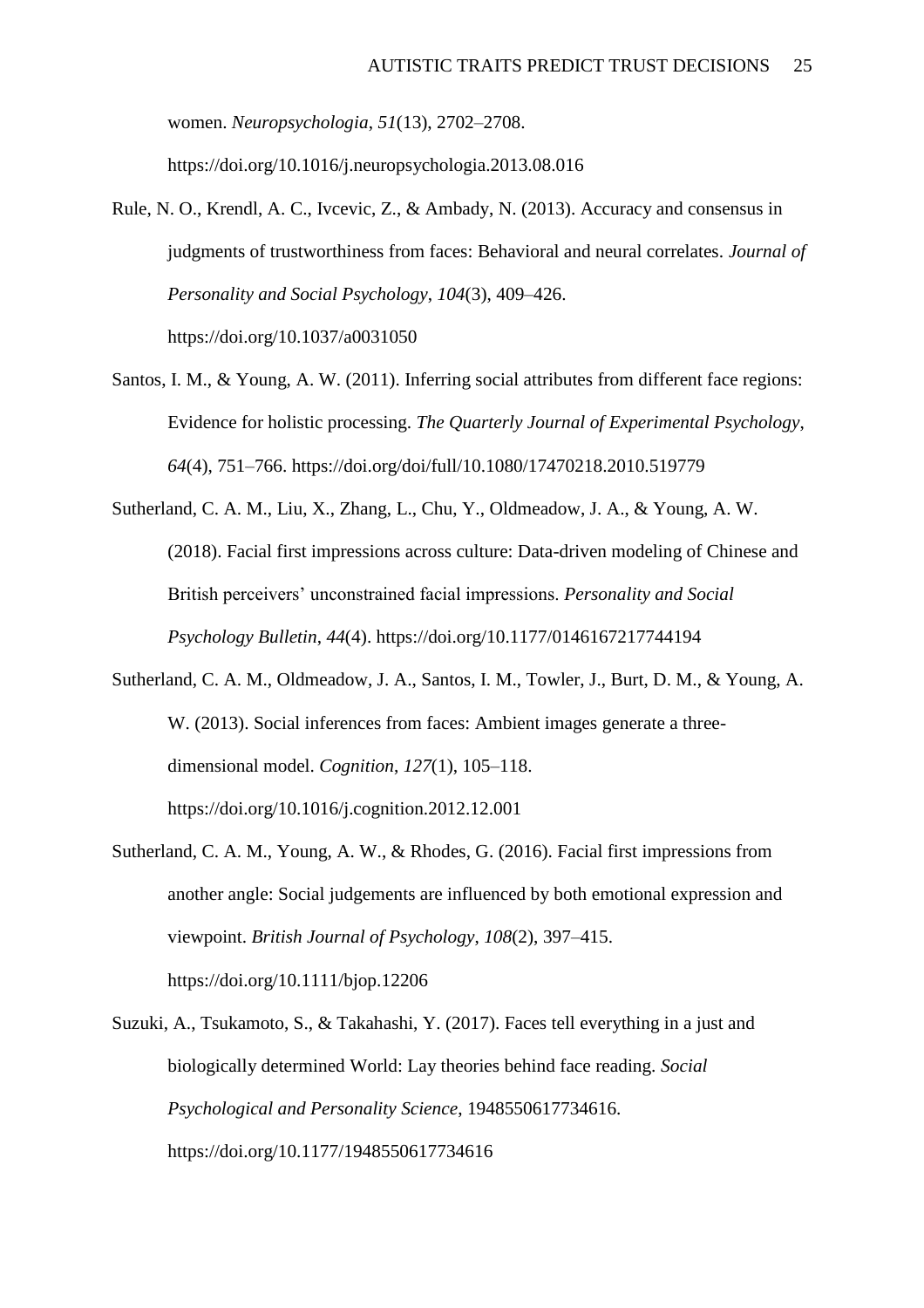- Todorov, A., Loehr, V., & Oosterhof, N. N. (2010). The obligatory nature of holistic processing of faces in social judgments. *Perception*, *39*(4), 514–532. https://doi.org/DOI: 10.1068/p6501
- Todorov, A., Mandisodza, A. N., Goren, A., & Hall, C. C. (2005). Inferences of competence from faces predict election outcomes. *Science*, *308*(5728), 1623–1626. https://doi.org/10.1126/science.1110589
- Todorov, A., Olivola, C. Y., Dotsch, R., & Mende-Siedlecki, P. (2015). Social attributions from faces: Determinants, consequences, accuracy, and functional significance. *Annual Review of Psychology*, *66*(1), 519–545. https://doi.org/10.1146/annurevpsych-113011-143831
- Todorov, A., Pakrashi, M., & Oosterhof, N. N. (2009). Evaluating faces on trustworthiness after minimal time exposure. *Social Cognition*, *27*(6), 813–833. https://doi.org/10.1521/soco.2009.27.6.813
- Uljarevic, M., & Hamilton, A. (2013). Recognition of emotions in autism: a formal metaanalysis. *Journal of Autism and Developmental Disorders*, *43*(7), 1517–1526. http://dx.doi.org/10.1007/s10803-012-1695-5
- van't Wout, M., & Sanfey, A. G. (2008). Friend or foe: The effect of implicit trustworthiness judgments in social decision-making. *Cognition*, *108*(3), 796–803. http://dx.doi.org/10.1016/j.cognition.2008.07.002
- Wechsler, D. (2011). *WASI II: Wechsler Abbreviated Scale of Intelligence* (2nd ed.). San Antonio: Psychological Corporation.
- White, D., Sutherland, C. A., & Burton, A. L. (2017). Choosing face: The curse of self in profile image selection. *Cognitive Research: Principles and Implications*, *2*(1), 23. https://doi.org/10.1186/s41235-017-0058-3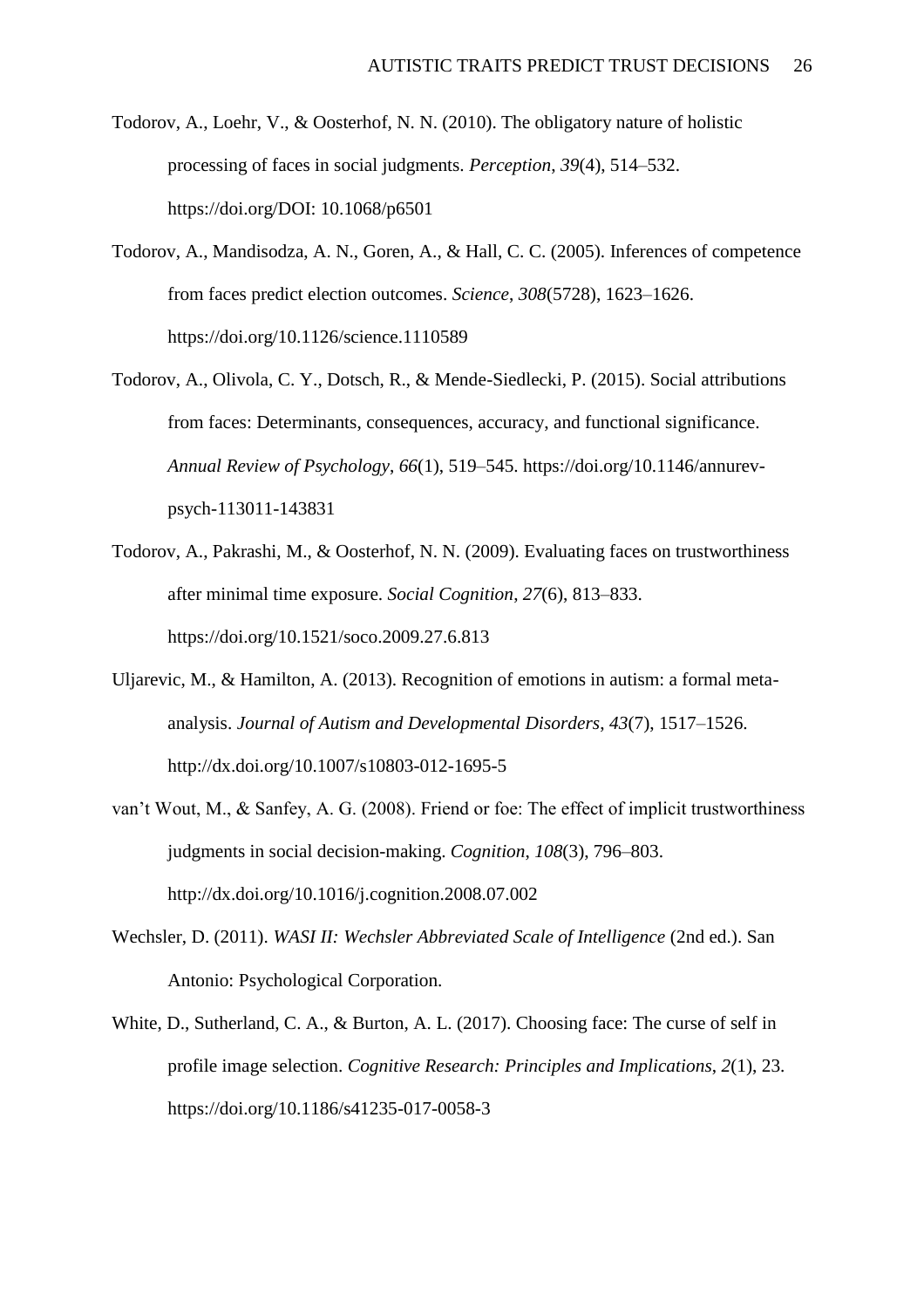- White, S., Hill, E., Winston, J., & Frith, U. (2006). An islet of social ability in Asperger Syndrome: judging social attributes from faces. *Brain and Cognition*, *61*(1), 69–77. http://dx.doi.org/10.1016/j.bande.2005.12.007
- Willis, J., & Todorov, A. (2006). First impressions: making up your mind after a 100-ms exposure to a face. *Psychological Science*, *17*(7), 592–598. https://doi.org/10.1111/j.1467-9280.2006.01750.x
- Wilson, J. P., & Rule, N. O. (2015). Facial trustworthiness predicts extreme criminalsentencing outcomes. *Psychological Science*, *26*(8), 1325–1331. https://doi.org/10.1177/0956797615590992
- Zebrowitz, L. A. (2005). Appearance DOES Matter. *Science*, *308*, 1565–1566. https://doi.org/10.1126/science.1114170
- Zebrowitz, L. A., Franklin Jr, R. G., Hillman, S., & Boc, H. (2013). Older and younger adults' first impressions from faces: Similar in agreement but different in positivity. *Psychology and Aging*, *28*(1), 202–212. http://dx.doi.org/10.1037/a0030927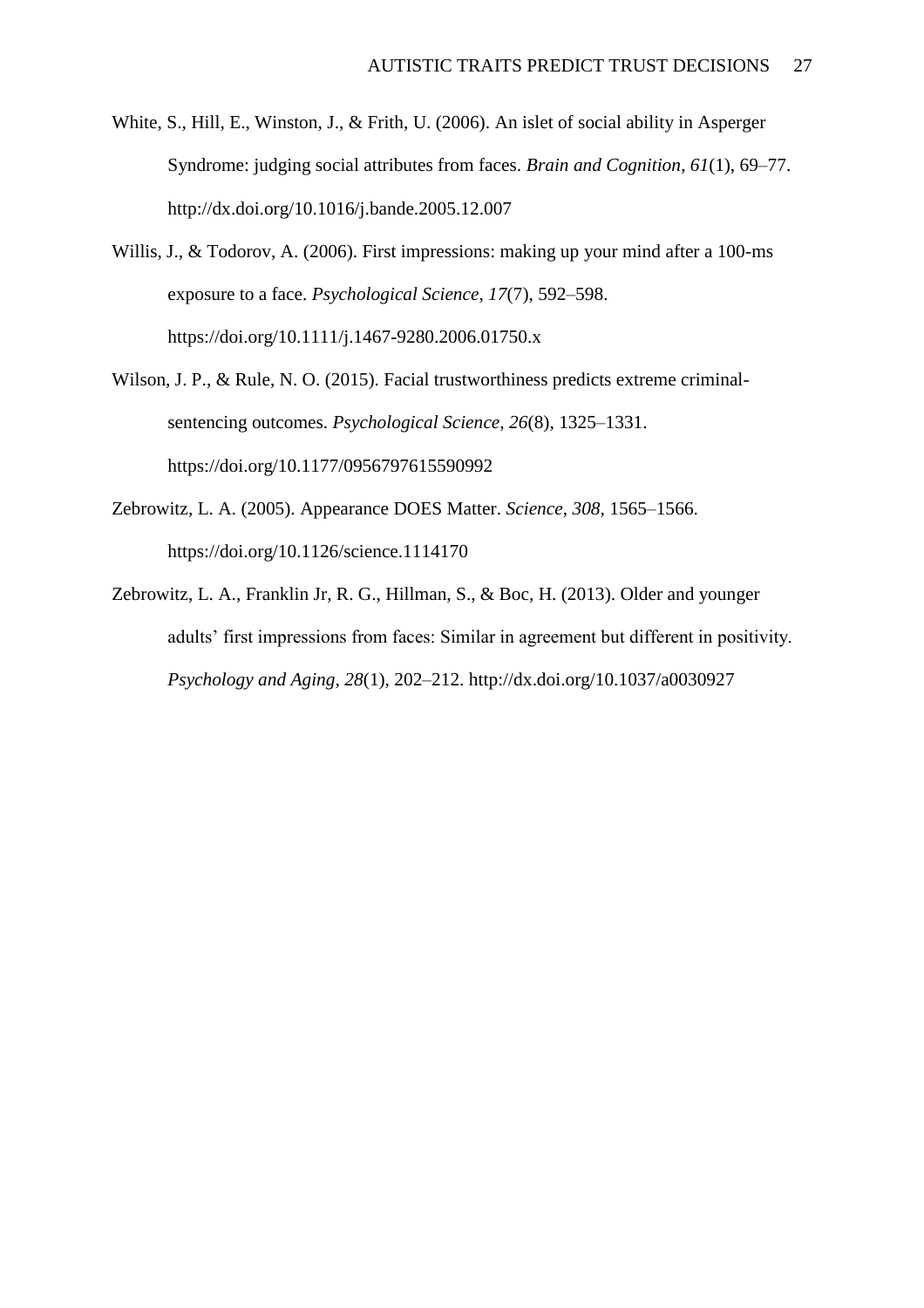# **Tables**

# Table 1

*Descriptive statistics for task variables. All N = 46 apart from the facial trustworthiness* 

*impressions (N = 45).*

| Variables                                                                    | Mean   | <b>SD</b> | Min     | Max    | <b>Skew</b> | Kurtosis |
|------------------------------------------------------------------------------|--------|-----------|---------|--------|-------------|----------|
| AQ total                                                                     | 112.78 | 13.87     | 88.00   | 155.00 | 0.73        | 1.14     |
| AQ Attention to detail                                                       | 24.78  | 4.54      | 17.00   | 37.00  | 0.17        | $-.38$   |
| AQ Interpersonal                                                             | 88.00  | 12.43     | 69.00   | 127.00 | 1.11        | 1.73     |
| <b>RMET</b> total score                                                      | 26.24  | 3.35      | 17.00   | 33.00  | $-0.67$     | 0.35     |
| False-belief Stories (1st                                                    | 8.89   | 2.20      | 4.00    | 12.00  | $-0.14$     | $-0.98$  |
| and 2 <sup>nd</sup> order ToM)<br>IQ (WASI composite<br>score)               | 110.74 | 9.27      | 92.00   | 138.00 | 0.60        | 0.80     |
| <b>Facial trustworthiness</b><br>impressions                                 | 0.33   | 0.20      | $-0.02$ | 0.80   | 0.28        | $-0.67$  |
| Money $(\$)$ to<br>trustworthy-looking<br>partners (initial trials)          | 5.97   | 1.94      | 2.00    | 10.00  | 0.10        | $-0.67$  |
| Money $(\$)$ to<br>untrustworthy-looking<br>partners (initial trials)        | 3.33   | 2.37      | 0.00    | 9.00   | 0.42        | $-0.27$  |
| Money $(\$)$ to trust minus<br>untrust-looking partners<br>(initial trials)  | 2.64   | 3.06      | $-4.00$ | 10.00  | 0.07        | $-0.44$  |
| Money $(\$)$ to fair partners<br>(all trials except initial)                 | 6.66   | 1.55      | 2.36    | 10.00  | $-0.57$     | 0.67     |
| Money $(\$)$ to unfair<br>partners (all trials except<br>initial)            | 2.35   | 1.60      | 0.21    | 8.14   | 1.51        | 3.50     |
| Money $(\$)$ to fair minus<br>unfair partners (all trials<br>except initial) | 4.32   | 2.13      | $-1.14$ | 8.21   | $-0.50$     | 0.49     |
| Slot Machine control<br>(money transferred,<br>initial trials)               | 5.24   | 1.47      | 2.50    | 9.50   | 0.40        | 0.77     |
| Slot Machine control<br>(money to fair versus<br>unfair slot machines)       | 5.15   | 2.63      | 0.00    | 9.64   | $-0.11$     | $-0.89$  |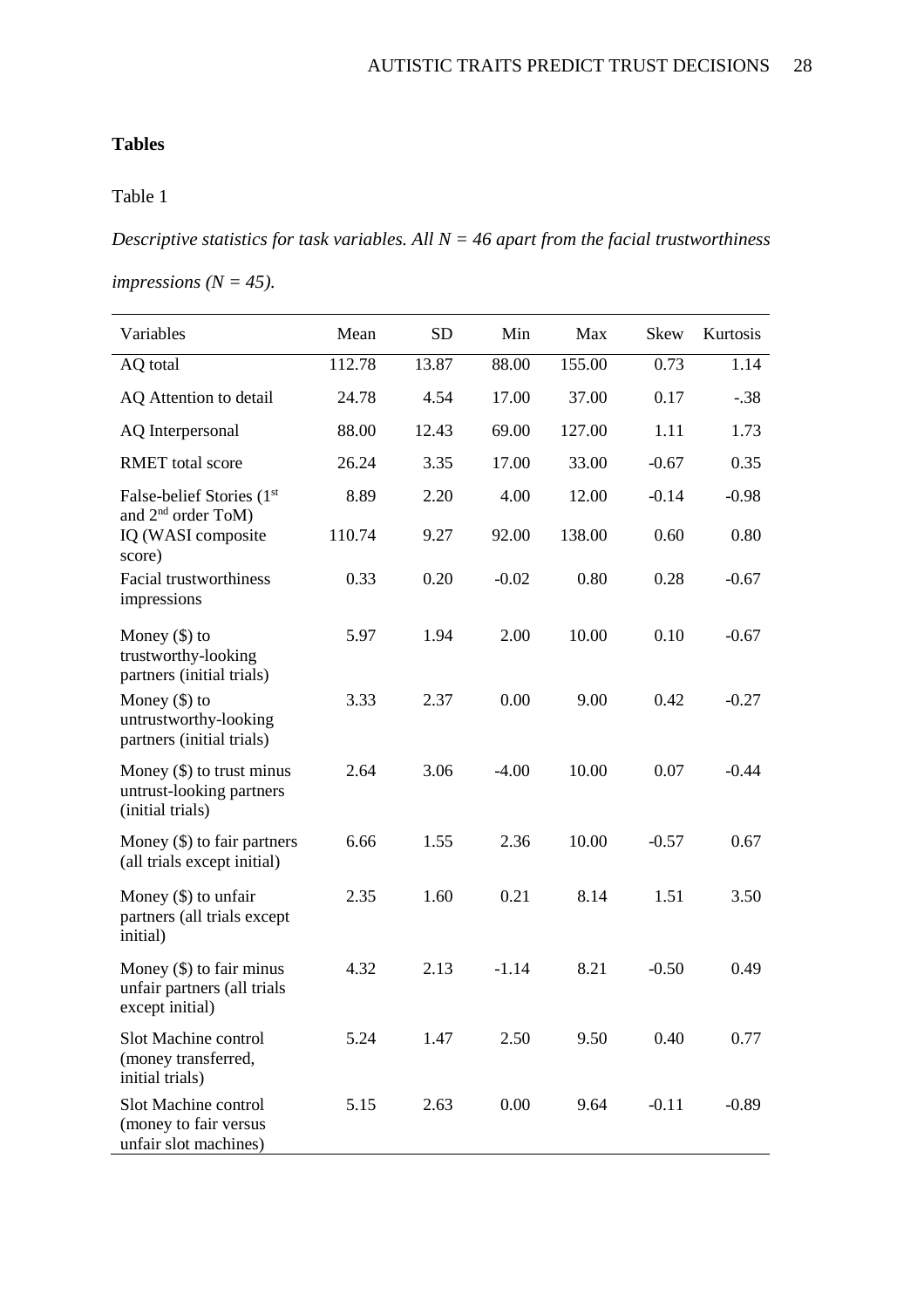# Table 2

*Hierarchical multiple regression predicting facial trustworthiness impression scores from autistic traits (AQ scores; N = 45).*

| Predictor | $B \pm SE$    | β   | t    | $\boldsymbol{p}$ | Partial $r$ | $R^2$ |
|-----------|---------------|-----|------|------------------|-------------|-------|
| Step 1    |               |     |      |                  |             | .06   |
| IQ        | $.01 \pm .00$ | .24 | 1.62 | .112             | .24         |       |
| Step 2    |               |     |      |                  |             | .06   |
| IQ        | $.01 \pm .00$ | .24 | 1.59 | .118             | .24         |       |
| AQ        | $.00 \pm .00$ | .01 | .05  | .959             | .01         |       |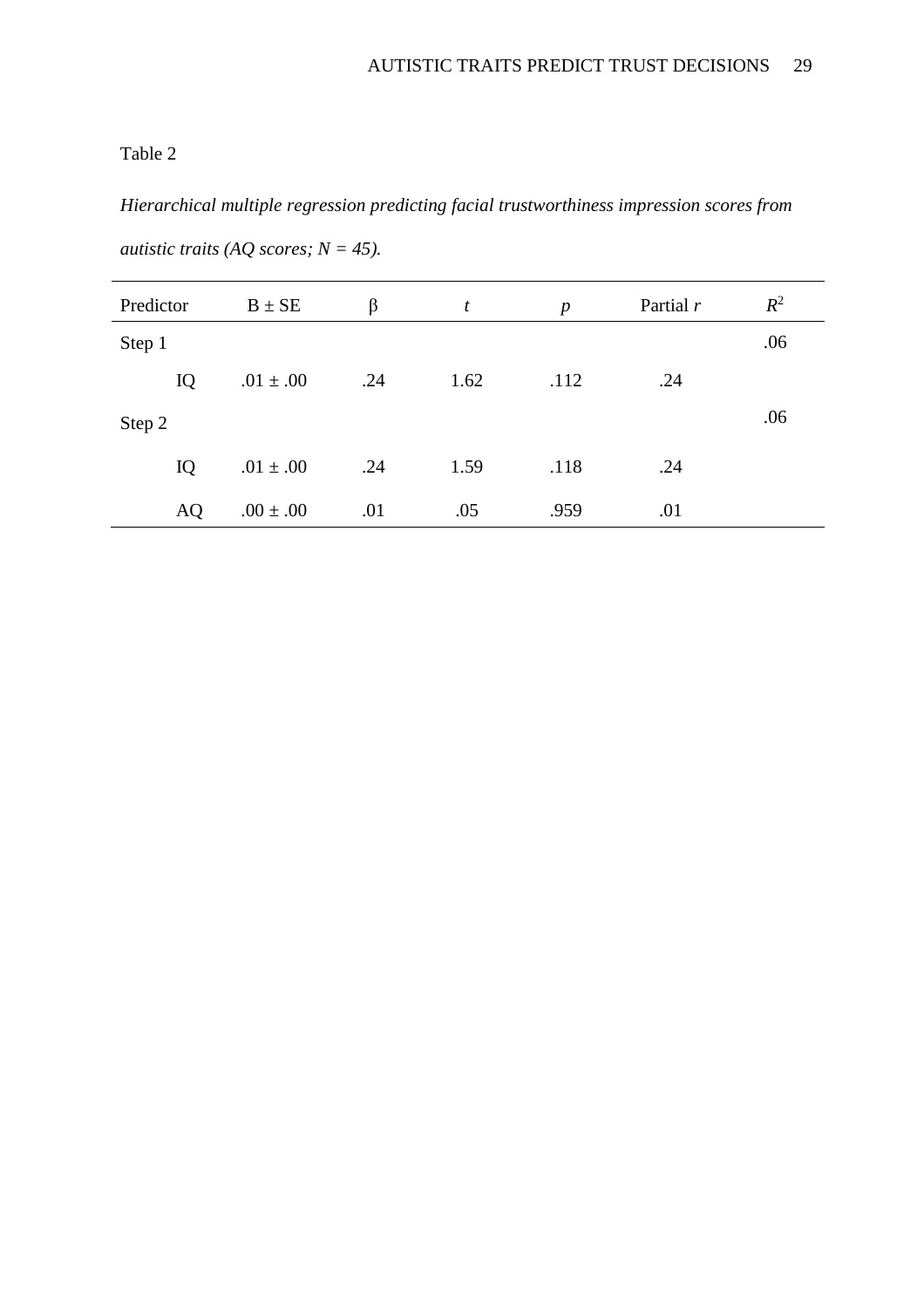# Table 3

# *Hierarchical multiple regression predicting money transferred based on partner facial*

|  |  |  |  |  | trustworthiness (initial four trials of the trust game) from Autistic Traits (AQ scores; N = 46). |  |
|--|--|--|--|--|---------------------------------------------------------------------------------------------------|--|
|--|--|--|--|--|---------------------------------------------------------------------------------------------------|--|

| Predictor |                                     | $B \pm SE$       | $\beta$ | $\boldsymbol{t}$ | $\boldsymbol{p}$ | Partial $r$ | $R^2$ |
|-----------|-------------------------------------|------------------|---------|------------------|------------------|-------------|-------|
| Step 1    |                                     |                  |         |                  |                  |             | .00   |
|           | IQ                                  | $.02 \pm .05$    | .05     | .32              | .750             | .05         |       |
|           | <b>Slot Machine</b><br>Game control | $-.05 \pm .34$   | $-.02$  | $-.15$           | .882             | $-.02$      |       |
| Step 2    |                                     |                  |         |                  |                  |             | .11   |
|           | IQ                                  | $-0.01 \pm 0.05$ | $-.02$  | $-.14$           | .892             | $-.02$      |       |
|           | <b>Slot Machine</b><br>Game control | $-.17 \pm .33$   | $-.08$  | $-.53$           | .601             | $-.08$      |       |
|           | AQ                                  | $-0.07 \pm 0.03$ | $-.34$  | $-2.25$          | $.030*$          | $-.33$      |       |

*Note.* Slot Machine Game control is the average money transferred to the first four slot machines in the Slot Machine Game.  $*p < .05$ .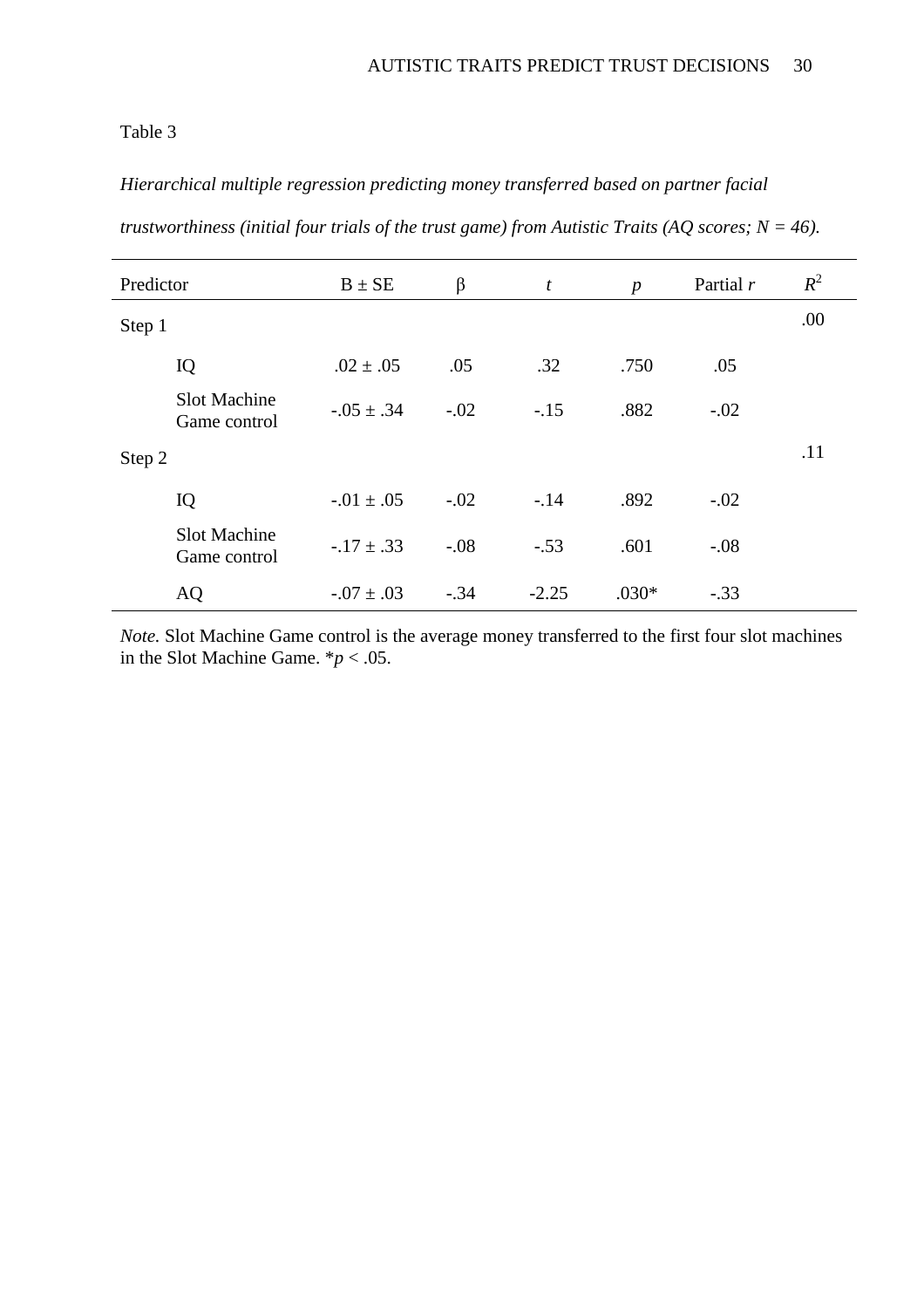# Table 4

*Hierarchical multiple regression predicting money transferred based on partner behaviour (throughout the Trust Game, except the initial four trials) from Autistic Traits (AQ scores; N = 46).*

| Predictor |                                     | $B \pm SE$       | $\beta$ | $\boldsymbol{t}$ | $\boldsymbol{p}$ | Partial $r$ | $R^2$ |
|-----------|-------------------------------------|------------------|---------|------------------|------------------|-------------|-------|
| Step 1    |                                     |                  |         |                  |                  |             | .42   |
|           | IQ                                  | $.08 \pm .03$    | .35     | 3.05             | $.004**$         | .42         |       |
|           | <b>Slot Machine</b><br>Game control | $.47 \pm .09$    | .58     | 4.98             | $< 0.01***$      | .60         |       |
| Step 2    |                                     |                  |         |                  |                  |             | .43   |
|           | IQ                                  | $.08 \pm .03$    | .34     | 2.88             | $.006**$         | .41         |       |
|           | <b>Slot Machine</b><br>Game control | $.46 \pm .10$    | .57     | 4.81             | $< 0.01***$      | .60         |       |
|           | AQ                                  | $-0.01 \pm 0.02$ | $-.07$  | $-.60$           | .549             | $-.09$      |       |

*Note.* Slot Machine Game control is the difference in money transferred to fair versus unfair slot machines, averaged throughout the Slot Machine Game except for the first four trials.

*\*\*p* < .01. *\*\*\*p* < .001.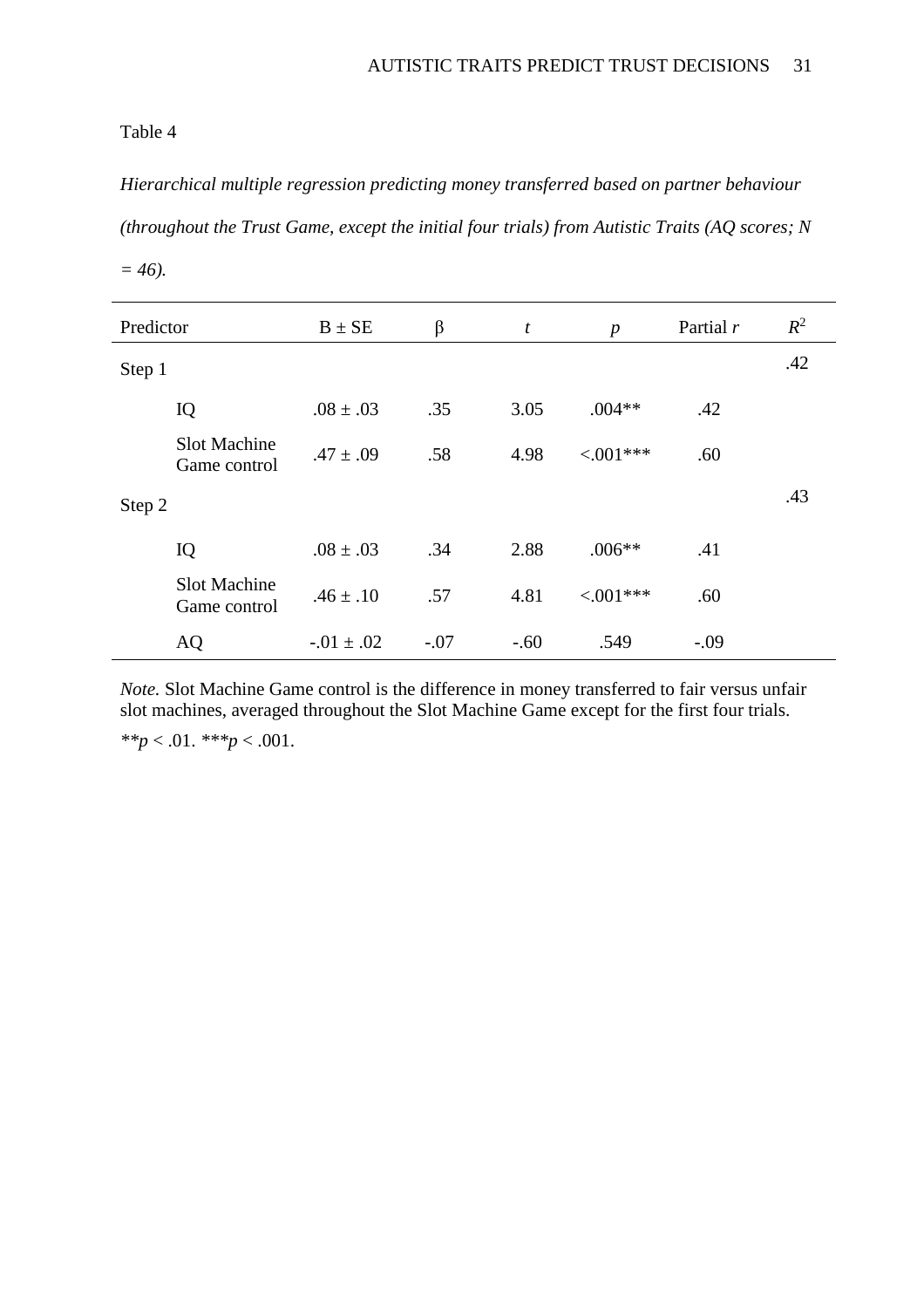# **Figures**



*Figure 1.* Example of a single turn from the Trust Game. *Note*. Instead of transferring money, participants could also choose to transfer no money by pressing a key labelled as 'no money'. The face above is an example due to copyright reasons and was not one of the faces used in the Trust Game.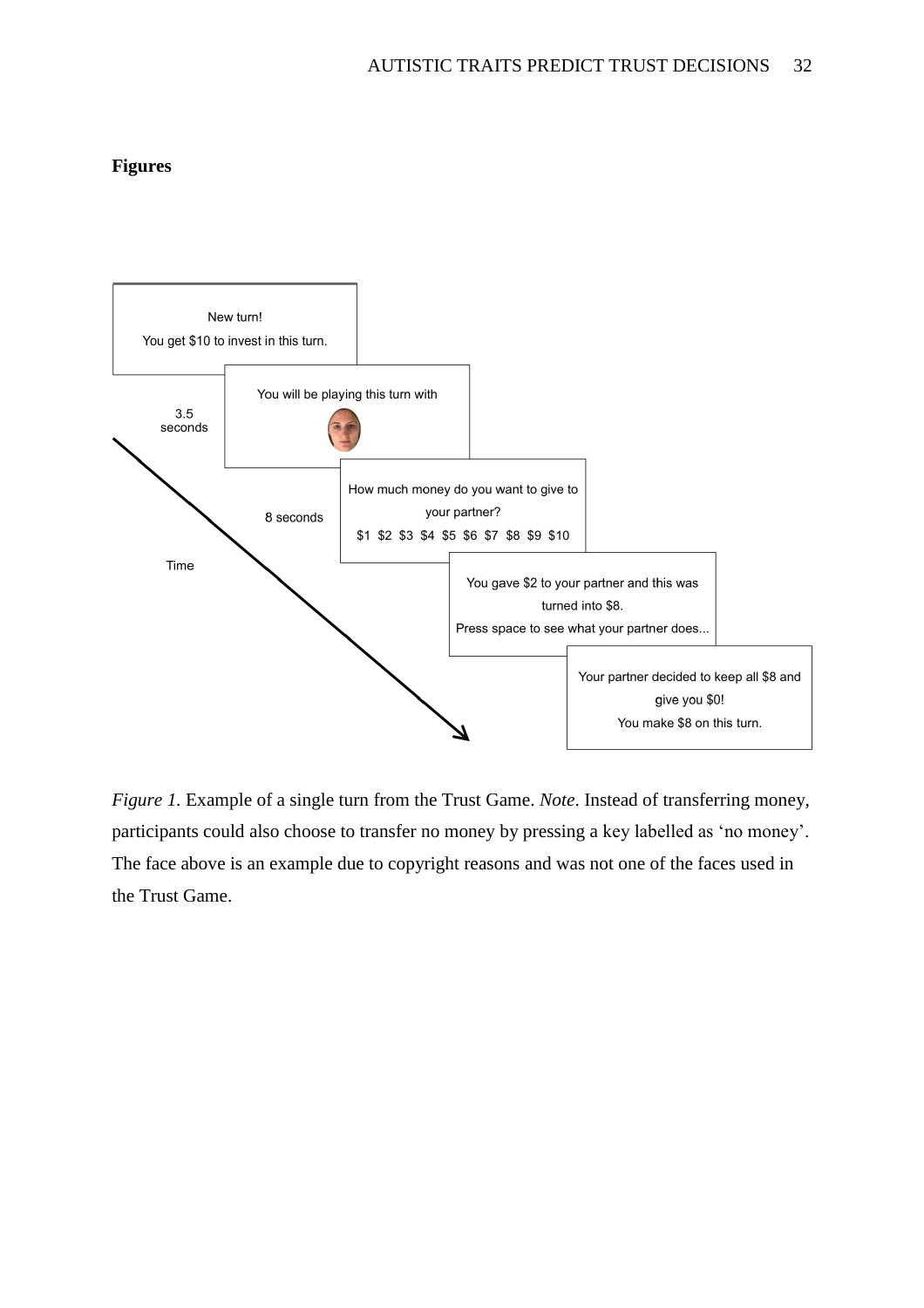

*Figure 2.* Histogram of autistic traits (AQ scores;  $N = 46$ ). The normal distribution curve is shown.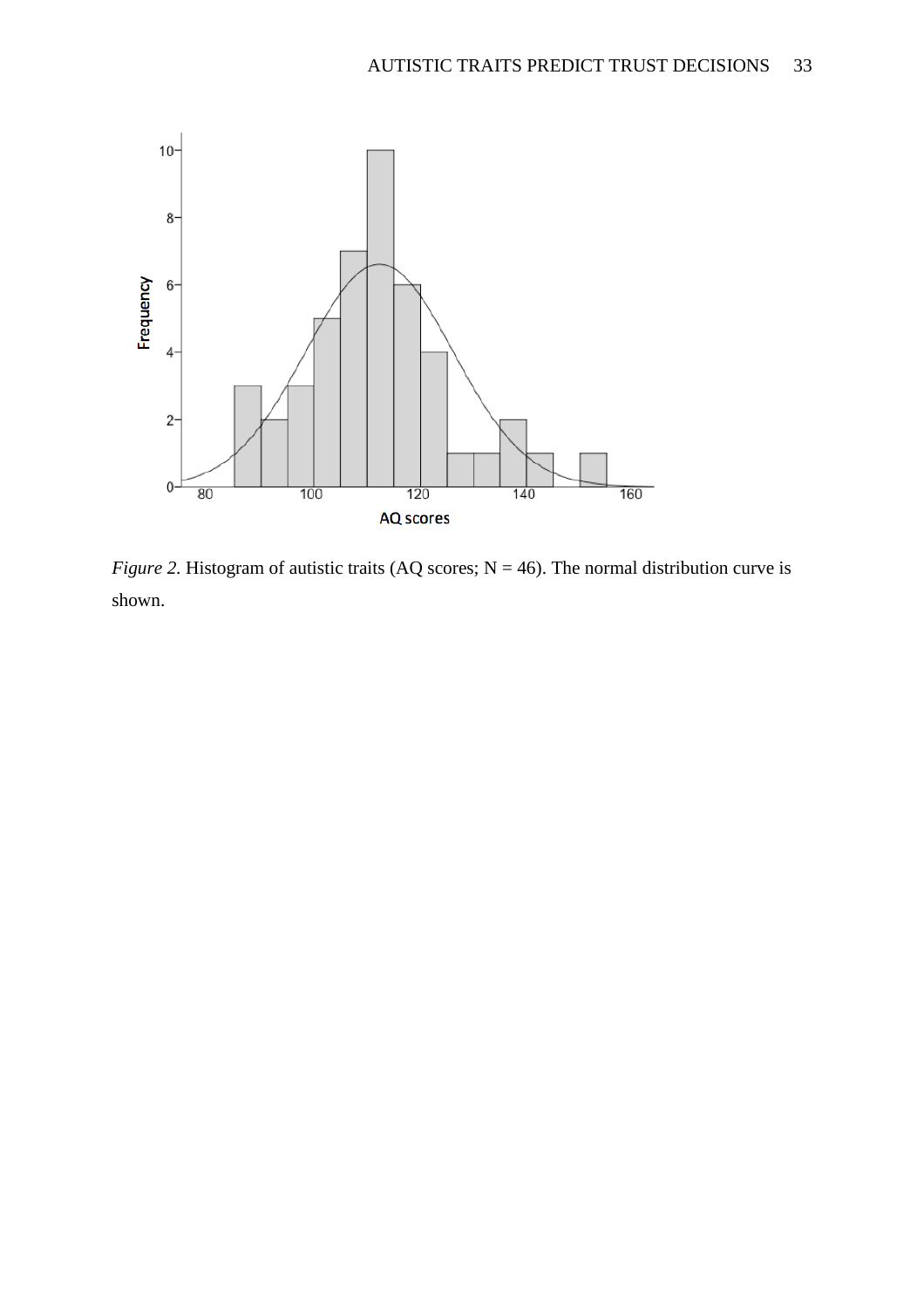

*Figure 3.* Scatter plot of autistic traits (AQ scores) and facial trustworthiness impression scores, representing the extent to which each participant agreed with independent consensus ratings, as measured by individual Pearson's correlations  $(N = 45)$ . The best-fitting regression line is shown and the overall Person's correlation.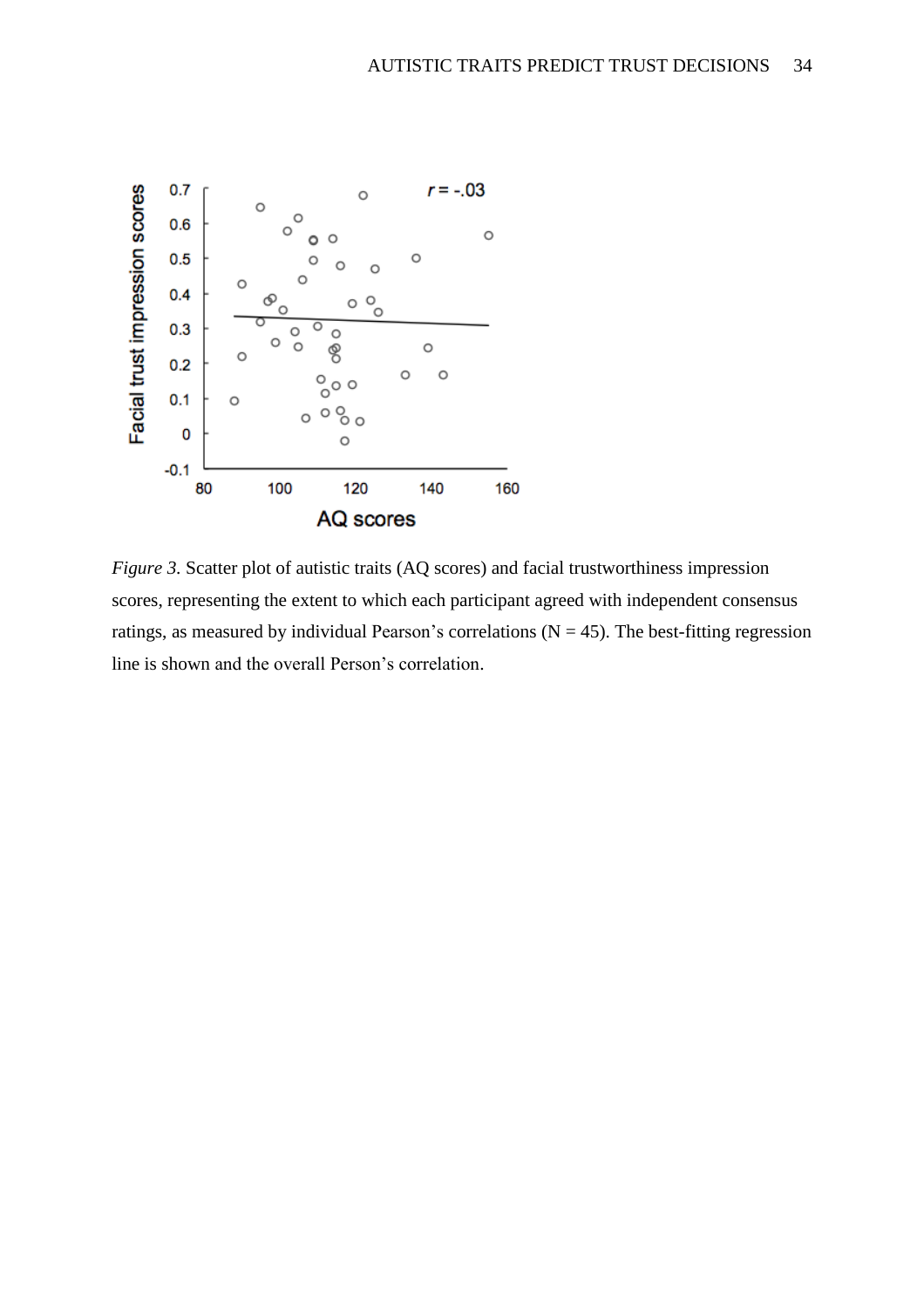

*Figure 4. A)* Scatter plot of autistic traits (AQ scores) and appearance-based trust decisions (on average across the initial four Trust Game trials, before feedback about behaviour became available). The best-fitting regression line is shown  $(N = 46)$ . *B*) Scatterplot of autistic traits (AQ scores) and experience-based trust decisions (on average across all Trust Game trials where feedback about fair or unfair behaviour was available). The best-fitting regression line is shown and the overall Person's correlations (N = 46). *Note.* The top right of each figure displays the money transferred to trustworthy-appearing (T) and untrustworthyappearing (U) partners, or fair-behaving (F) and unfair-behaving (U) partners, collapsed across all participants. SE bars are shown. \*  $p < .05$ , \*\*\*  $p < .001$ .